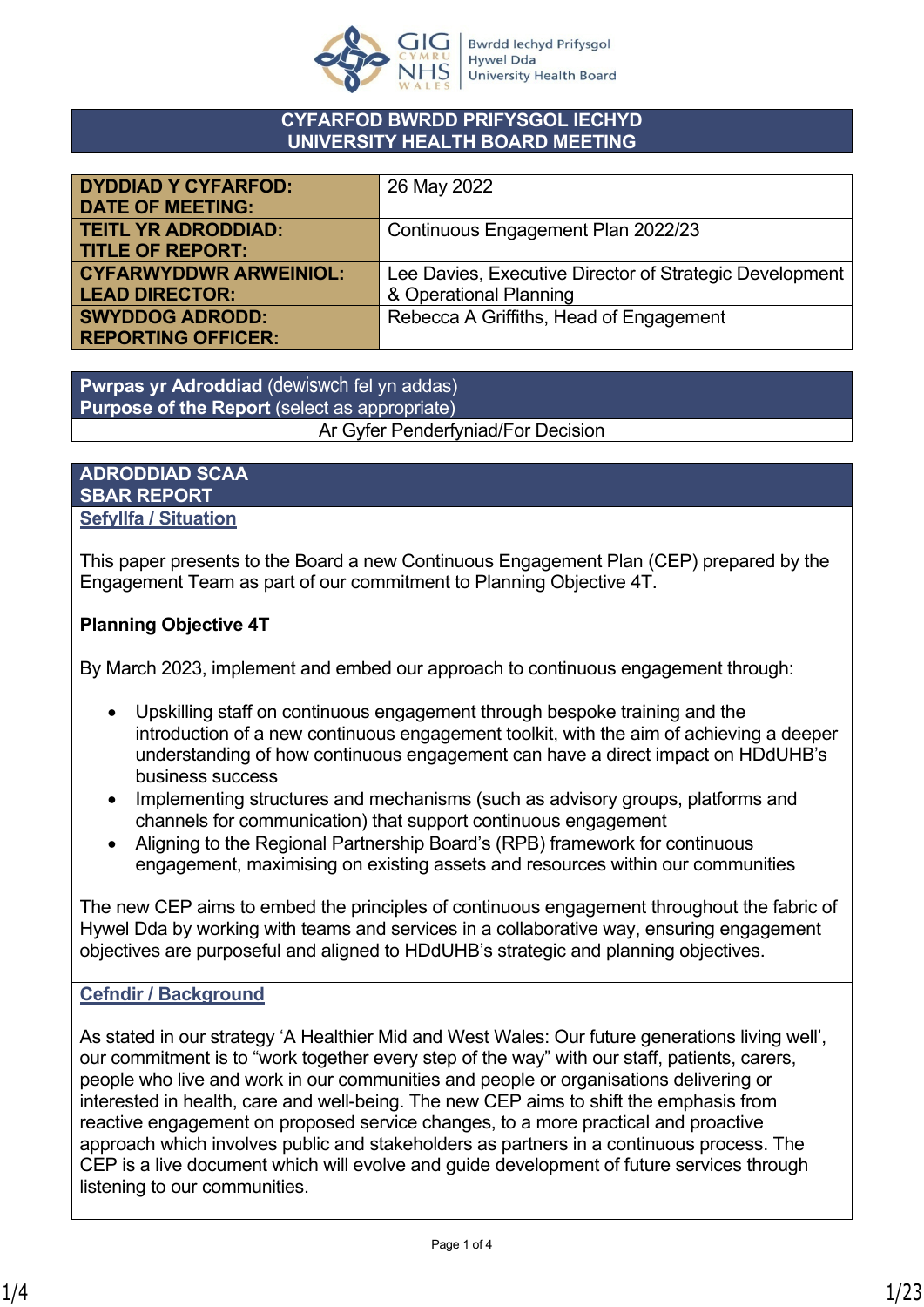This approach is intended to enable us to work together to design services that better meet the individual and community needs. It also aims to improve services in order that resources can be more efficiently focused to improving outcomes which matter to people.

### **Asesiad / Assessment**

The new Continuous Engagement Plan (CEP) has been developed around the three life stages – **starting and developing well**, **living and working well, and growing older well**. It aims to achieve the following outcomes:

- Improved services that better meet both individual and community needs with more efficiently focused resources that ultimately impact positively on the health and wellbeing of our communities through listening and acting on our public's views.
- Increased public confidence and trust in the reputation of Hywel Dda University Health Board (HDdUHB).
- Greater ability of service users to influence services and to be better informed.
- Open and progressive policy making which reflects collaborative working, opportunities for co-design and improved outcomes for our communities.
- Improved decision making which is driven by public feedback.
- Enhanced visibility of HDdUHB values through open and transparent communication.
- Services and staff that understand and appreciate the benefits of continuous engagement.

In setting our practical actions for Continuous Engagement, there will undoubtedly be direct impacts on who we need to communicate and engage with, when we will need to do this, and the scope and approach we will need to plan and deliver.

In recognition of the fact that several teams and functions undertake some form of engagement within HDdUHB, a new Public, Patient and Staff Engagement (PPSE) Group, reporting to the Strategic Development & Operational Delivery Committee, will be established. This will be used as a mechanism to ensure the voices of staff, stakeholders, patients, carers and citizens are listened to when designing, developing, reviewing or changing services, whilst informing the work of the HDdUHB at all times. The purpose of the PPSE Group is to triangulate feedback from all sources of engagement with public, patients and staff, to ensure that the work of HDdUHB is informed and influenced by the views and perspectives of all our stakeholders.

To ensure we are able to deliver 'A Healthier Mid and West Wales: Our future generations living well', whilst ensuring we can meet the commitments made within the CEP, we need to implement new structures and mechanisms that support continuous engagement and which are aligned to the regional framework for continuous engagement. This approach will allow us to maximise on opportunities for collaboration whilst avoiding any duplication of efforts, and will include the following (recognising that the overarching governance and reporting lines will need to be reviewed as part of this process):

- Establishment of a PPSE Group.
- Establishment of a Children and Young People's Advisory Forum
- A review of membership of the Stakeholder Reference Group (SRG), to ensure all protected characteristics are represented.
- Establishment of a virtual engagement group focused on listening to seldom heard groups / protected characteristics (recommended by The Consultation Institute).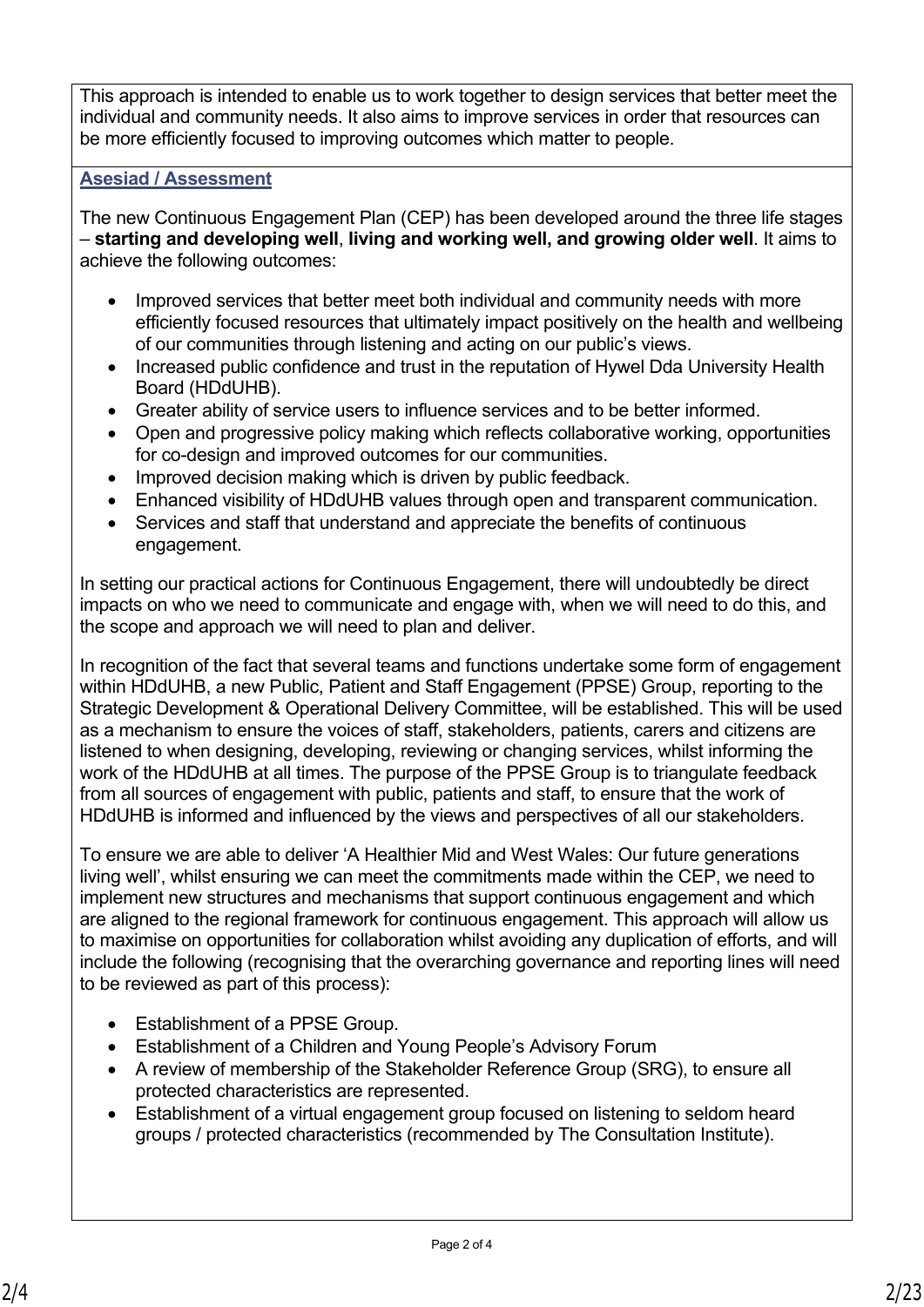## **Argymhelliad / Recommendation**

The Board is asked to approve the Continuous Engagement Plan 2022/23.

| <b>Amcanion: (rhaid cwblhau)</b><br><b>Objectives: (must be completed)</b>                                                                                   |                                           |
|--------------------------------------------------------------------------------------------------------------------------------------------------------------|-------------------------------------------|
| Cyfeirnod Cofrestr Risg Datix a Sgôr<br>Cyfredol:<br>Datix Risk Register Reference and<br>Score:                                                             | 1185 (Score 12)                           |
| Safon(au) Gofal ac lechyd:<br>Health and Care Standard(s):                                                                                                   | All Health & Care Standards Apply         |
| <b>Amcanion Strategol y BIP:</b><br><b>UHB Strategic Objectives:</b>                                                                                         | All Strategic Objectives are applicable   |
| <b>Amcanion Cynllunio</b><br><b>Planning Objectives</b>                                                                                                      | All Planning Objectives Apply             |
| <b>Amcanion Llesiant BIP:</b><br><b>UHB Well-being Objectives:</b><br><b>Hyperlink to HDdUHB Well-being</b><br><b>Objectives Annual Report 2018-</b><br>2019 | 9. All HDdUHB Well-being Objectives apply |

| <b>Gwybodaeth Ychwanegol:</b><br><b>Further Information:</b> |                                                |
|--------------------------------------------------------------|------------------------------------------------|
| Ar sail tystiolaeth:                                         | Hywel Dda University Health Board's Continuous |
| <b>Evidence Base:</b>                                        | <b>Engagement Framework</b>                    |
| <b>Rhestr Termau:</b>                                        | N/A                                            |
| <b>Glossary of Terms:</b>                                    |                                                |
| Partïon / Pwyllgorau â ymgynhorwyd                           | <b>Community Health Council</b>                |
| ymlaen llaw y Cyfarfod Bwrdd                                 | Stakeholder Reference Group                    |
| lechyd Prifysgol:                                            |                                                |
| Parties / Committees consulted prior                         |                                                |
| to University Health Board:                                  |                                                |

| <b>Effaith: (rhaid cwblhau)</b>    |                                                |
|------------------------------------|------------------------------------------------|
| Impact: (must be completed)        |                                                |
| <b>Ariannol / Gwerth am Arian:</b> | No financial impacts                           |
| <b>Financial / Service:</b>        |                                                |
| <b>Ansawdd / Gofal Claf:</b>       | No adverse quality and/or patient care impacts |
| <b>Quality / Patient Care:</b>     |                                                |
| <b>Gweithlu:</b>                   | No adverse existing or future staffing impacts |
| <b>Workforce:</b>                  |                                                |
|                                    |                                                |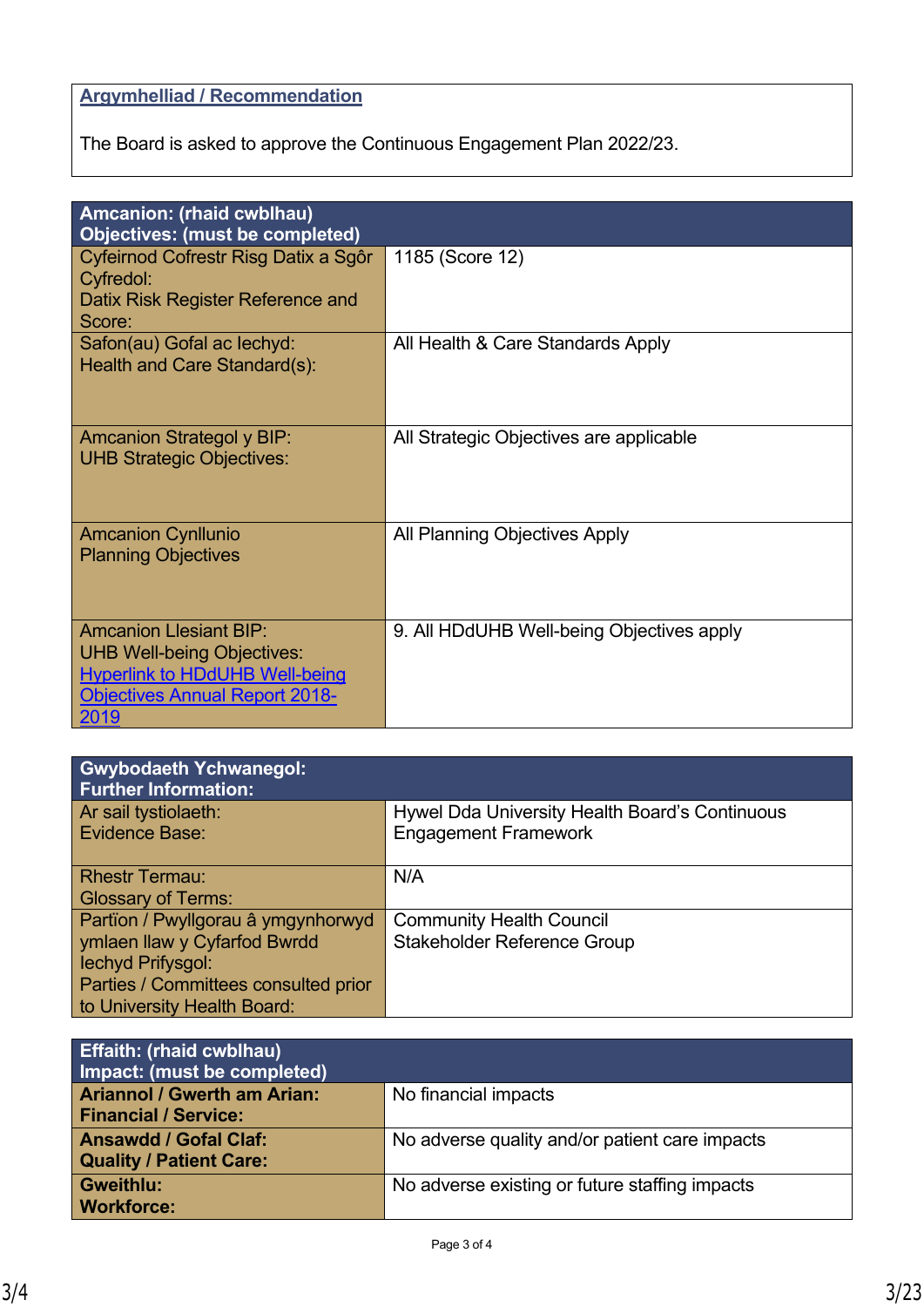| Risg:                                   | Risks identified and noted in Continuous Engagement                                                                                        |
|-----------------------------------------|--------------------------------------------------------------------------------------------------------------------------------------------|
| <b>Risk:</b>                            | Plan                                                                                                                                       |
| <b>Cyfreithiol:</b>                     | Ensure engagement plans are quality assured by The                                                                                         |
| Legal:                                  | <b>Consultation Institute</b>                                                                                                              |
| <b>Enw Da:</b>                          | Enhanced visibility and understanding of Health Board                                                                                      |
| <b>Reputational:</b>                    | values due to open and transparent communication                                                                                           |
| <b>Gyfrinachedd:</b><br><b>Privacy:</b> | No privacy impacts                                                                                                                         |
| Cydraddoldeb:<br><b>Equality:</b>       | Enhanced monitoring and evaluating of continuous<br>engagement with seldom heard groups and individuals<br>with protected characteristics. |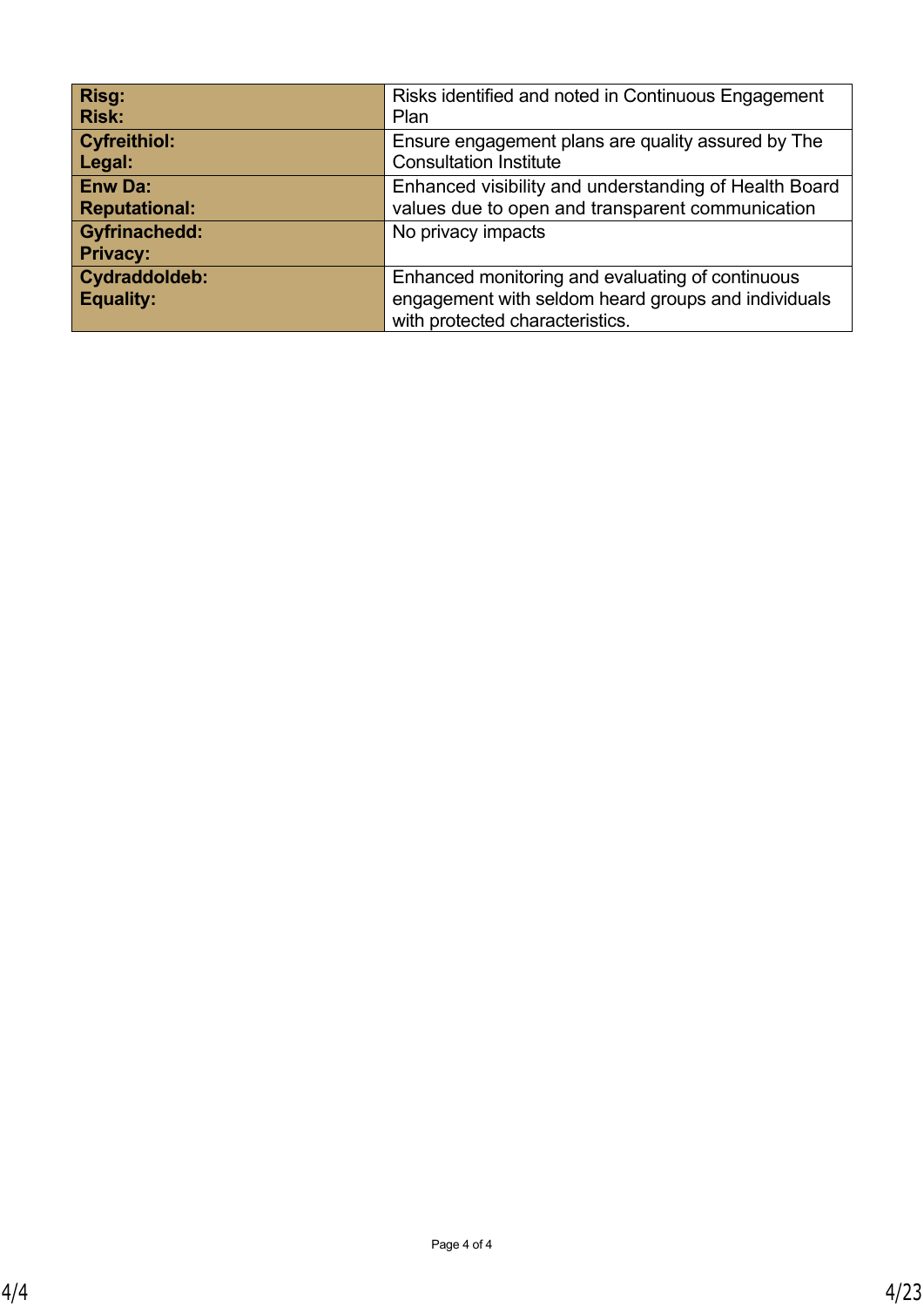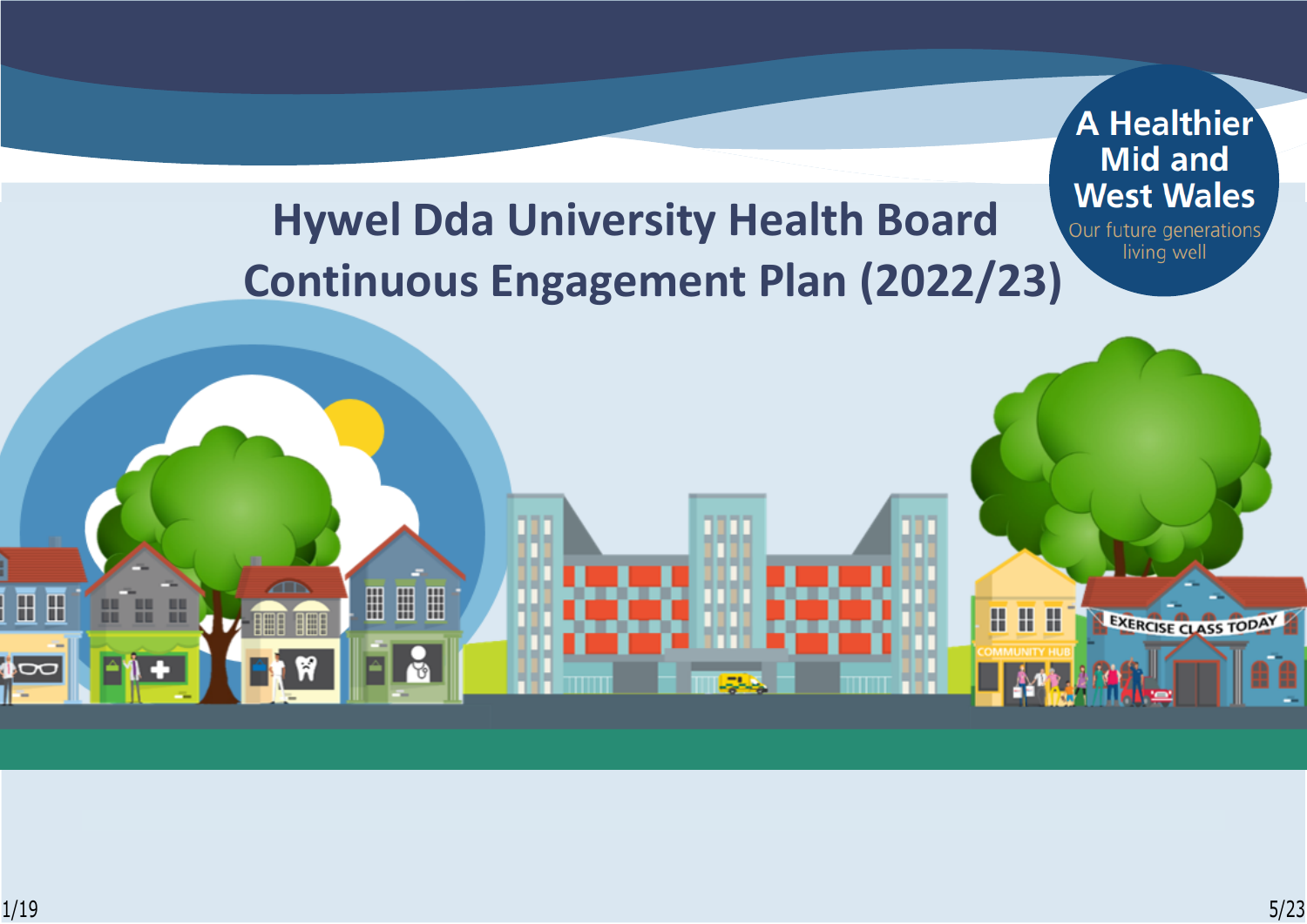

#### **Introduction and Strategic Context**

The Health Board's Framework for Continuous Engagement, developed in partnership with the Community Health Council (CHC), outlines our vision along with the principles and benefits of a continuous engagement approach. This 18-month plan sets out how we will deliver the Continuous Engagement Framework and details the tools and mechanisms we will use to achieve this. This is a live document and will be updated regularly.

As noted in our strategy 'A Healthier Mid and West Wales: Our future generations living well' our commitment is to "work together every step of the way" with our staff, patients, carers, people who live and work in our communities and people or organisations delivering or interested in health, care and well-being. This Continuous Engagement Plan aims to shift the emphasis from reactive engagement around proposed service changes, to a more practical and proactive approach that involves public and stakeholders as partners in a continuous process. The benefits of this approach mean we work together to design services that better meet the individual and community needs. This approach aims to improve services and means that resources can be more efficiently focused.

In setting our practical actions for Continuous Engagement, we have considered the significant work required over the coming months in relation to the Health Board's Planning Objectives and the Outline Business Cases (OBCs) required to deliver the next phase of our strategy. There will undoubtedly be direct impacts on who we need to communicate and engage with, when we will need to do this, and the scope and approach we will need to plan and deliver. We are therefore enhancing the resources available for Communications and Engagement to ensure we are able to deliver *A Healthier Mid and West Wales*, whilst ensuring we can meet the commitments made within the Continuous Engagement Plan.

Recognising the richness and diversity in experiences amongst our population, our approach to continuous engagement will be flexible and accessible for people with protected characteristics and whose first language is not Welsh or English.

#### **Working with others**

We will continue to build on what we have learnt and are committed to delivering an ambitious, flexible, and integrated approach to continuous engagement. To achieve this, we will work with the Regional Partnership Board and Public Services Boards to update existing engagement mechanisms. This will enable us to achieve the strategic vision whilst also being flexible enough to adapt to needs at a local level. The Engagement Team has representation on the Engagement Framework Governance Group for West Wales. A new framework has been developed which sets core standards for engagement and provides a tool for:

- Developing and maximising opportunities for continuous engagement with stakeholders and communities across the region
- Utilising and sharing related intelligence across the region to inform strategy and service development.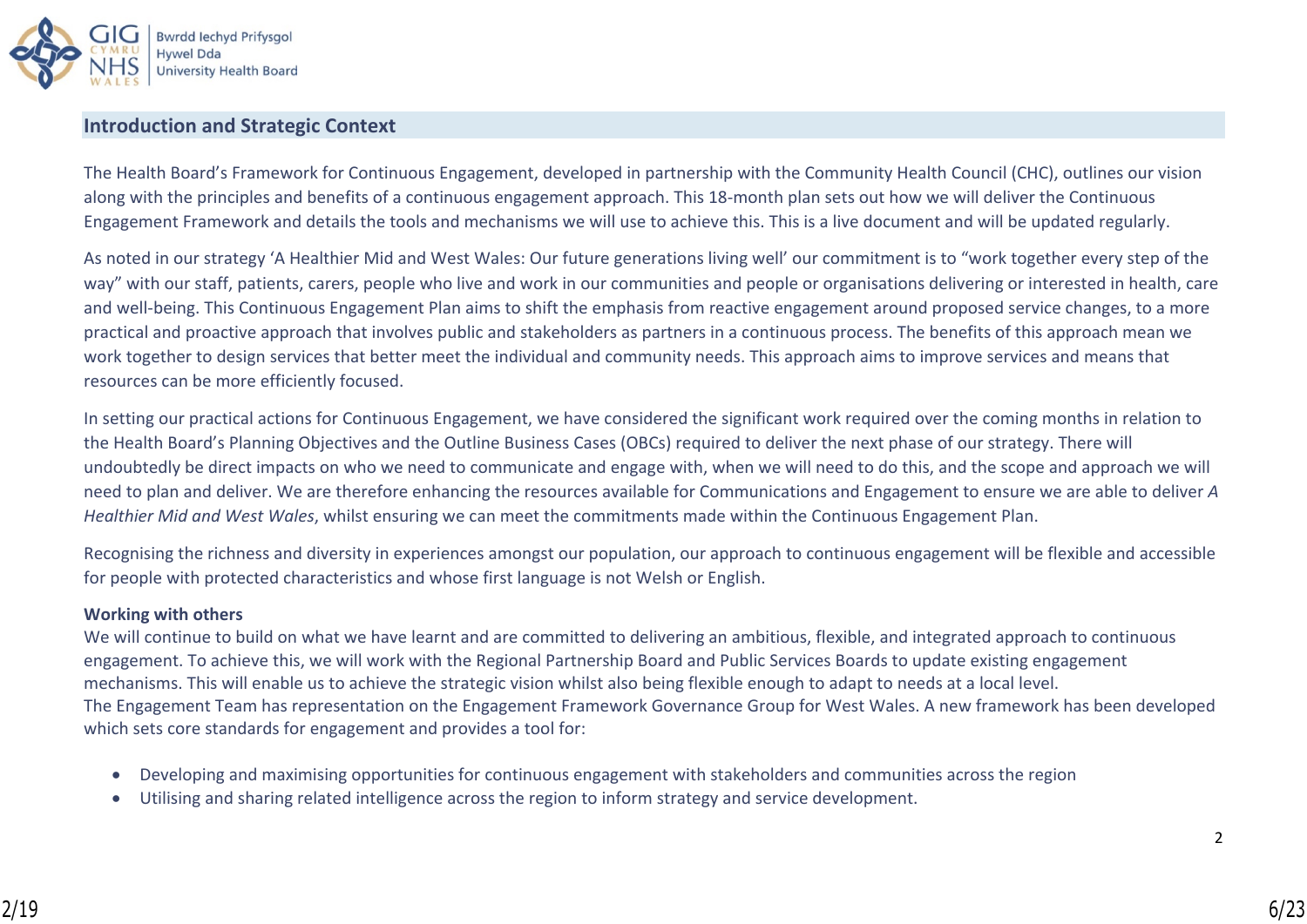

We propose to align our efforts in keeping with the West Wales Care Partnership's Continuous Engagement Framework. The West Wales Care Partnership is part of the Regional Partnership Board and their work ensures ongoing dialogue between communities and services through:

- Better dialogues and evaluation
- Enabling communities to lead
- Being more efficient and effective
- Reducing need for 'big bang' engagement (although acknowledging there may be need in some circumstances for larger engagement).
- Integrating consultations where needed

At the heart of this plan is our desire and ambition to connect with those that are seldom heard in our communities. Working closely also with Strategic Partnerships, Diversity and Inclusion (including the Community Development Outreach Team), our engagement activity considers the involvement of groups who are seldom heard and we will target specific engagement activity for different communities and for protected characteristics groups: age; disability; gender reassignment; pregnancy and maternity; religion/belief; sex; sexual orientation; marriage and civil partnership; socio-economic status. This important work also includes engaging with refugee groups, Eastern European communities, Gypsy, Roma and Travellers, Black and Asian communities and the homeless population.

#### **Cross Border Engagement**

As part of this plan, cross border engagement will be taken into consideration in the development of any relevant future service reconfiguration, including statutory duties of consultation, developing and implementing proposals for changes to services and structures, along with any impact on healthcare delivery affecting neighbouring health board areas.

#### **A Healthier Mid and West Wales (AHMWW)**

The University Health Board has an agreed strategy, which remains extant, including a major re-organisation of hospital based services in the south of the Hywel Dda area, and a shift towards a 'social model of health and wellbeing' and long-term community-driven focus on prevention. The University Health Board's planning objective for Continuous Engagement is designed to move us towards the future we set out in our long-term health and care strategy, 'A Healthier Mid and West Wales'.

This plan aims to embed the principles of continuous engagement throughout the fabric of Hywel Dda by working with teams and services in a collaborative way, ensuring engagement objectives are purposeful and aligned to HDdUHB's strategic and planning objectives.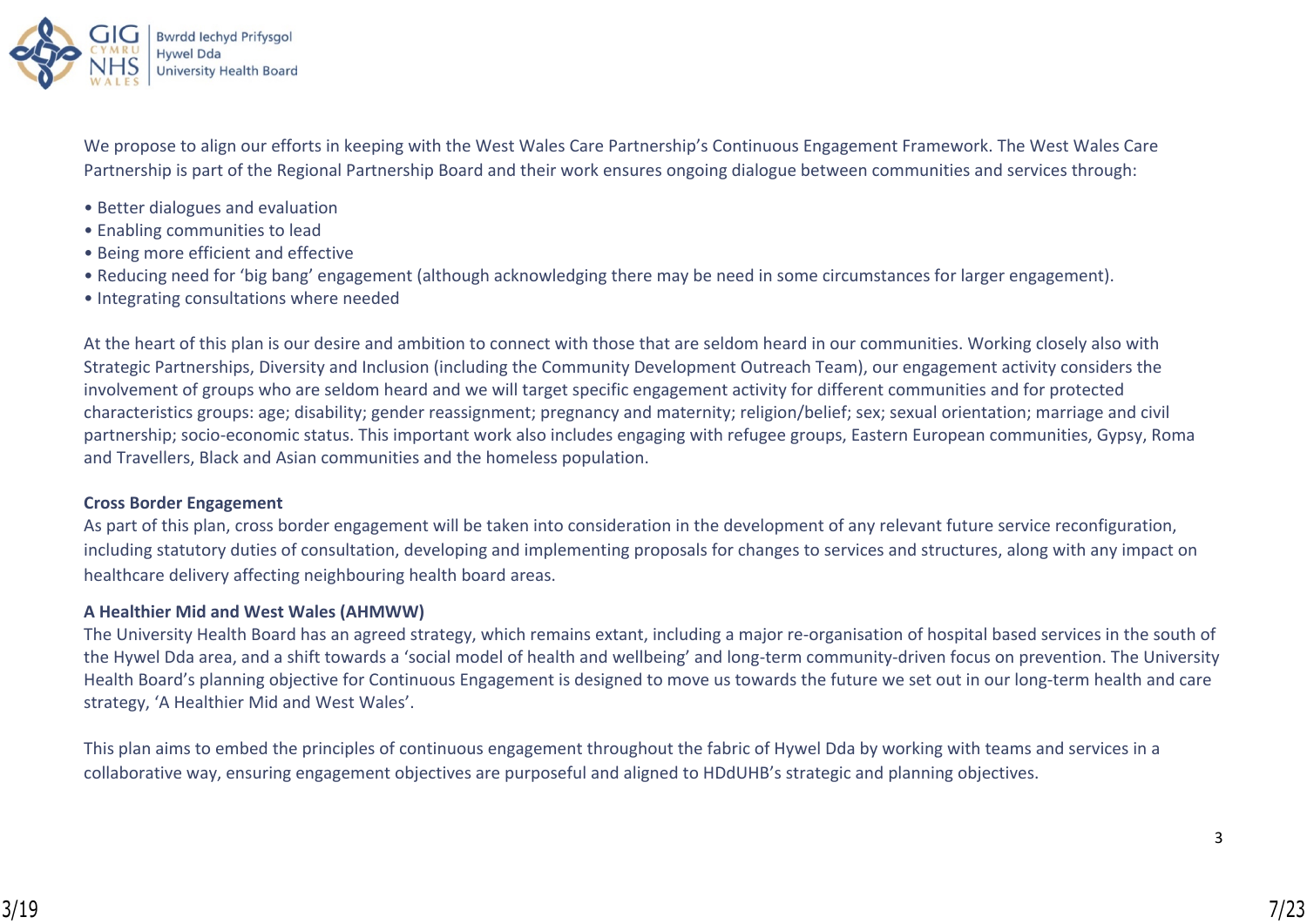

#### **How do we know we've been successful?**

Evaluating the success of our Continuous Engagement Plan will enable us to assess what has been achieved to date and what we can do to improve future practice. We will review the effectiveness of our continuous engagement efforts by focussing on three main elements – stakeholder participation (involvement in process); stakeholder alignment (compatibility with HDUHB's priorities) and HDUHB's commitment (our willingness to act on stakeholders' proposals). The plan will also be evaluated in Year 2 against agreed qualitative and quantitative measures for each objective outlined in this plan and a report presented to the Strategic Development and Operational Delivery Committee.

#### **Supporting Strategic Goals**

To make sure we effectively support the three life stages– **starting and developing well**, **living and working well**, and **growing older well**, our Continuous Engagement Plan aligns with the three interconnected phases which emphasise a joint whole system approach to health and well-being with partners and communities.

#### **Planning Objective for Continuous Engagement (Planning Objective 4T):**

By March 2023, implement and embed our approach to continuous engagement through:

- Upskilling staff on continuous engagement through bespoke training and the introduction of a new continuous engagement toolkit, with the aim of achieving a deeper understanding of how continuous engagement can have a direct impact on HDdUHB's business success
- Implementing structures and mechanisms (such as advisory groups, platforms and channels for communication) that support continuous engagement
- Aligning to the Regional Partnership Board's (RPB) framework for continuous engagement, maximising on existing assets and resources within our communities

#### **The Role of the Engagement Team**

The Engagement Team supports the Health Board to have conversations with its staff, patients and local people about health services. The Health Board has a statutory duty to engage and involve our various stakeholders. Stakeholders include:

- Staff
- Hywel Dda Community Health Council (CHC)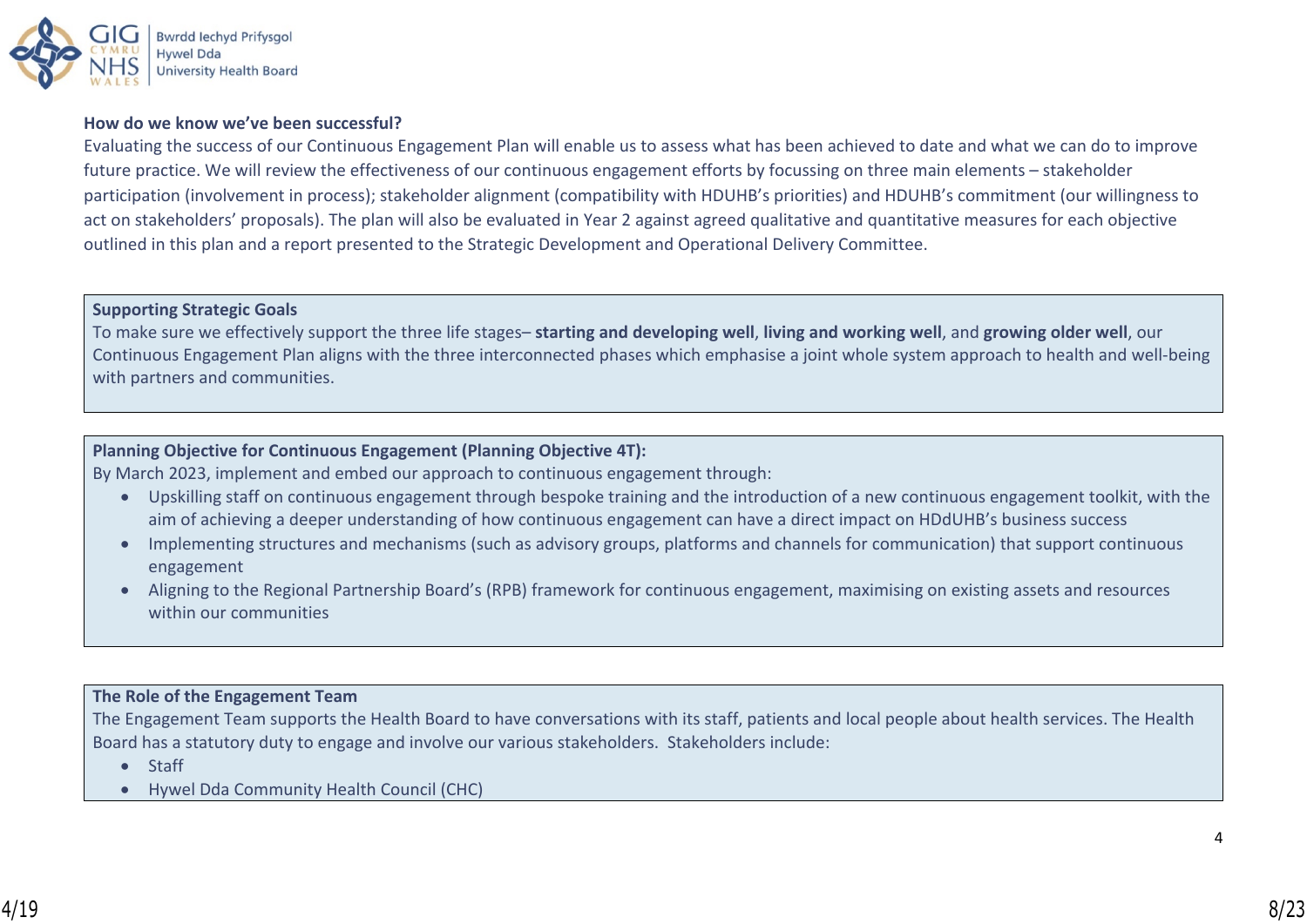

- Local organisations
- Patients
- Local people

Several services are offered by the team to help engage with stakeholders, including:

- Questionnaires
- Patient Information
- Focus Groups
- Siarad Iechyd / Talking Health (our involvement and engagement scheme has over 1,000 members).
- Online Engagement Activities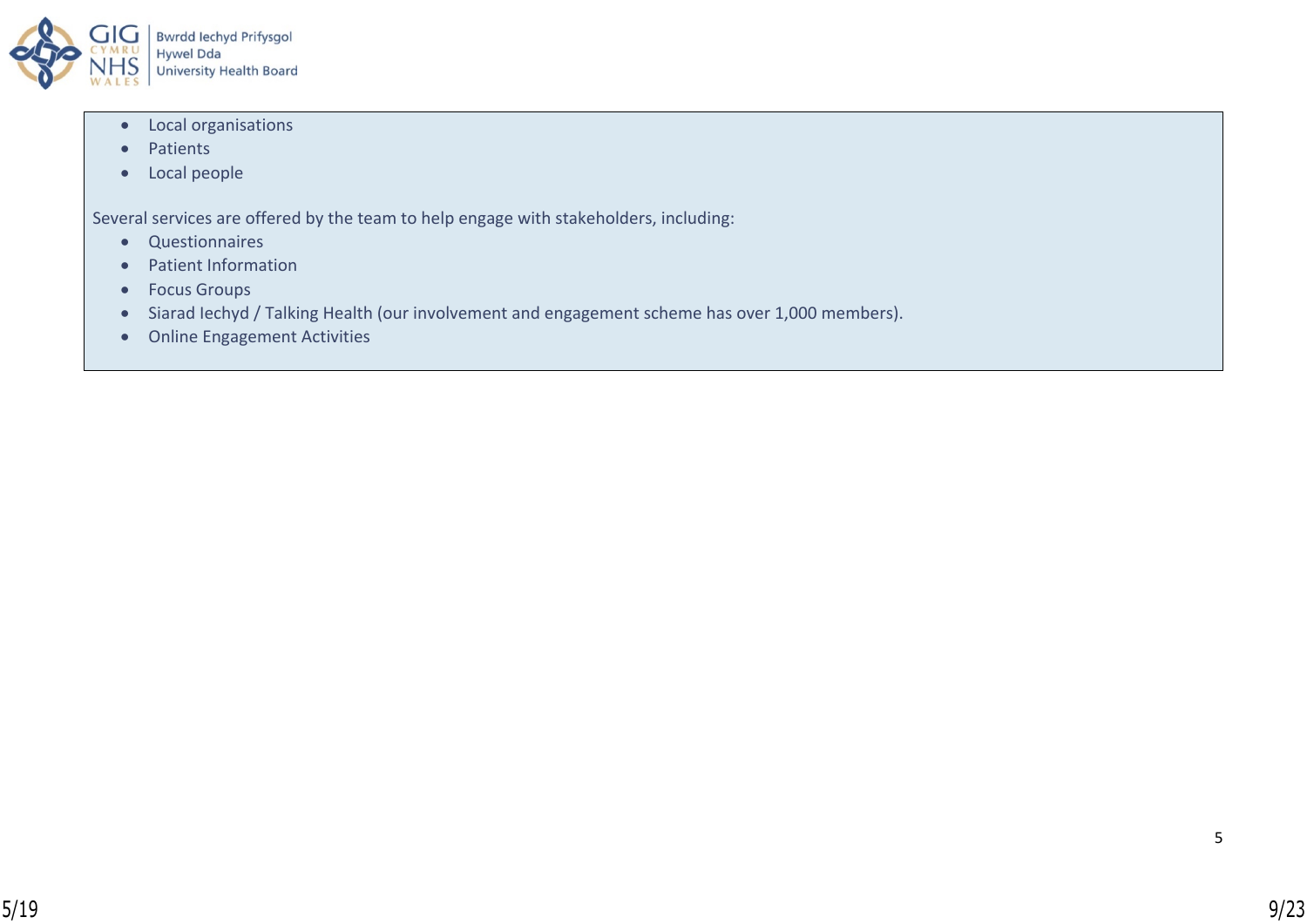# **Starting and Developing Well**

## **Every child will have the best start in life through to working age, supporting positive behaviours and outcomes across the life-course**

| <b>Aims</b><br>Please note - each aim will<br>be evaluated in Year 2<br>against agreed qualitative<br>and quantitative measures<br>for each objective outlined<br>in this plan.                                                                                                  | <b>Actions</b>                                                                                                                                                                                                                                                             | <b>Responsibility</b>                                                                                              | <b>Timescale</b>                                                                                   | <b>Strategic and Planning</b><br><b>Objectives Met</b>                                                                                                                  |
|----------------------------------------------------------------------------------------------------------------------------------------------------------------------------------------------------------------------------------------------------------------------------------|----------------------------------------------------------------------------------------------------------------------------------------------------------------------------------------------------------------------------------------------------------------------------|--------------------------------------------------------------------------------------------------------------------|----------------------------------------------------------------------------------------------------|-------------------------------------------------------------------------------------------------------------------------------------------------------------------------|
| To improve services that<br>better meet both individual<br>and community needs with<br>more efficiently focused<br>resources that ultimately<br>impact positively on the<br>Health and Wellbeing of our<br>communities through<br>listening and acting on our<br>public's views. | <b>Children and Young People</b><br>(CYP) Advisory Forum-<br>establish a CYP advisory<br>forum as an engagement<br>mechanism which will ensure<br>the Board continuously<br>engages with children and<br>young people from across<br>the Hywel Dda area.                   | Head of Engagement and<br><b>Engagement Team</b>                                                                   | October 2022                                                                                       | <b>Strategic Objective 5: Safe,</b><br>sustainable, equitable and<br>kind care<br><b>Planning Objective 51_21:</b><br>Children and young people<br>services improvement |
|                                                                                                                                                                                                                                                                                  | <b>Children and Young People's</b><br><b>Charter</b> - arrange a 'This is<br>Your Charter' Event to find<br>out what the charter means<br>to children and young people<br>as a continuous engagement<br>mechanism.<br>Measure and monitor the<br>impact of the CYP charter | Head of Engagement,<br>Engagement Team, Angharad<br>Davies, Childrens'<br><b>Community Lead Nurse</b><br>(Interim) | August 2022 - consider an<br>activity at the National<br>Eisteddfod in Tregaron.<br>September 2022 |                                                                                                                                                                         |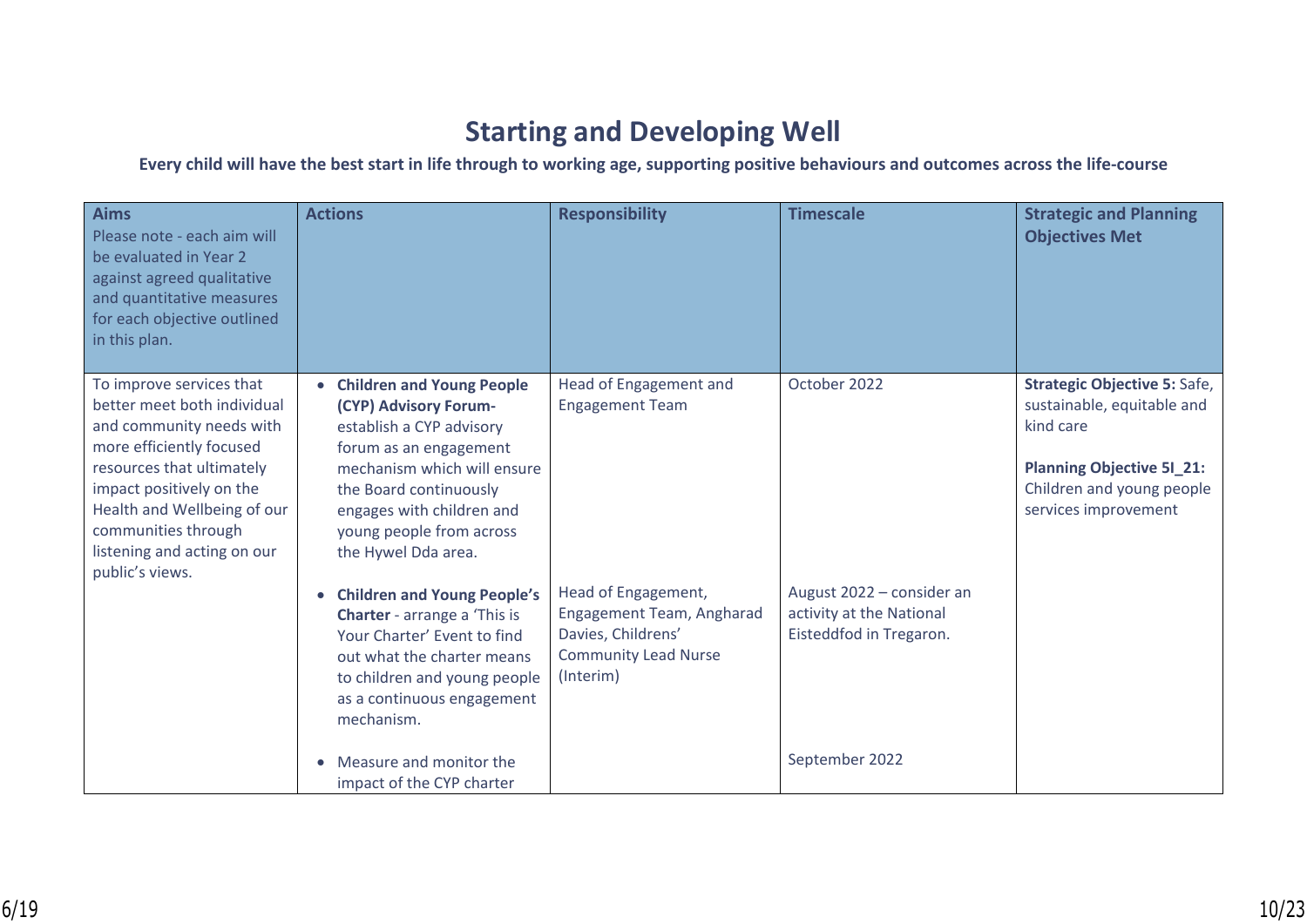

| through quick polls about<br>awareness around the<br>charter, take up of the Rights<br>of the Child mandatory<br>training and spot checks to<br>ensure visibility of the<br>Charter throughout<br>departments and health<br>board sites. | Engagement<br><b>Team/Communications Team</b><br>and Staff Engagement Team                           |                                                                                                             |  |
|------------------------------------------------------------------------------------------------------------------------------------------------------------------------------------------------------------------------------------------|------------------------------------------------------------------------------------------------------|-------------------------------------------------------------------------------------------------------------|--|
| Implement an internal<br>$\bullet$<br>communications campaign<br>to help raise awareness of<br>the National Children's Day<br>event, which will also<br>promote the Children's<br>Charter in May 2022.                                   | <b>Engagement Team and</b><br><b>Communications Team</b>                                             | May 2022                                                                                                    |  |
| • Arrange an event to raise<br>awareness of the Children's<br>Charter and celebrate the<br>voice of the child within the<br>health board.                                                                                                | <b>Engagement Team and Voices</b><br>of CYP Steering Group                                           | May 2022                                                                                                    |  |
| • To develop an e-learning<br>/mandatory Right of the<br>Child E Learning training<br>package for the health<br>board.                                                                                                                   | Angharad Davies, Childrens'<br><b>Community Lead Nurse</b><br>(Interim) and Workforce<br>Development | May 2022 (to agree in principle<br>with a view of launching the<br>mandatory training in<br>September 2022) |  |
| <b>Recruit Children and Young</b><br>$\bullet$<br>People's Champions and                                                                                                                                                                 | All Heads of Service                                                                                 | May - September 2022                                                                                        |  |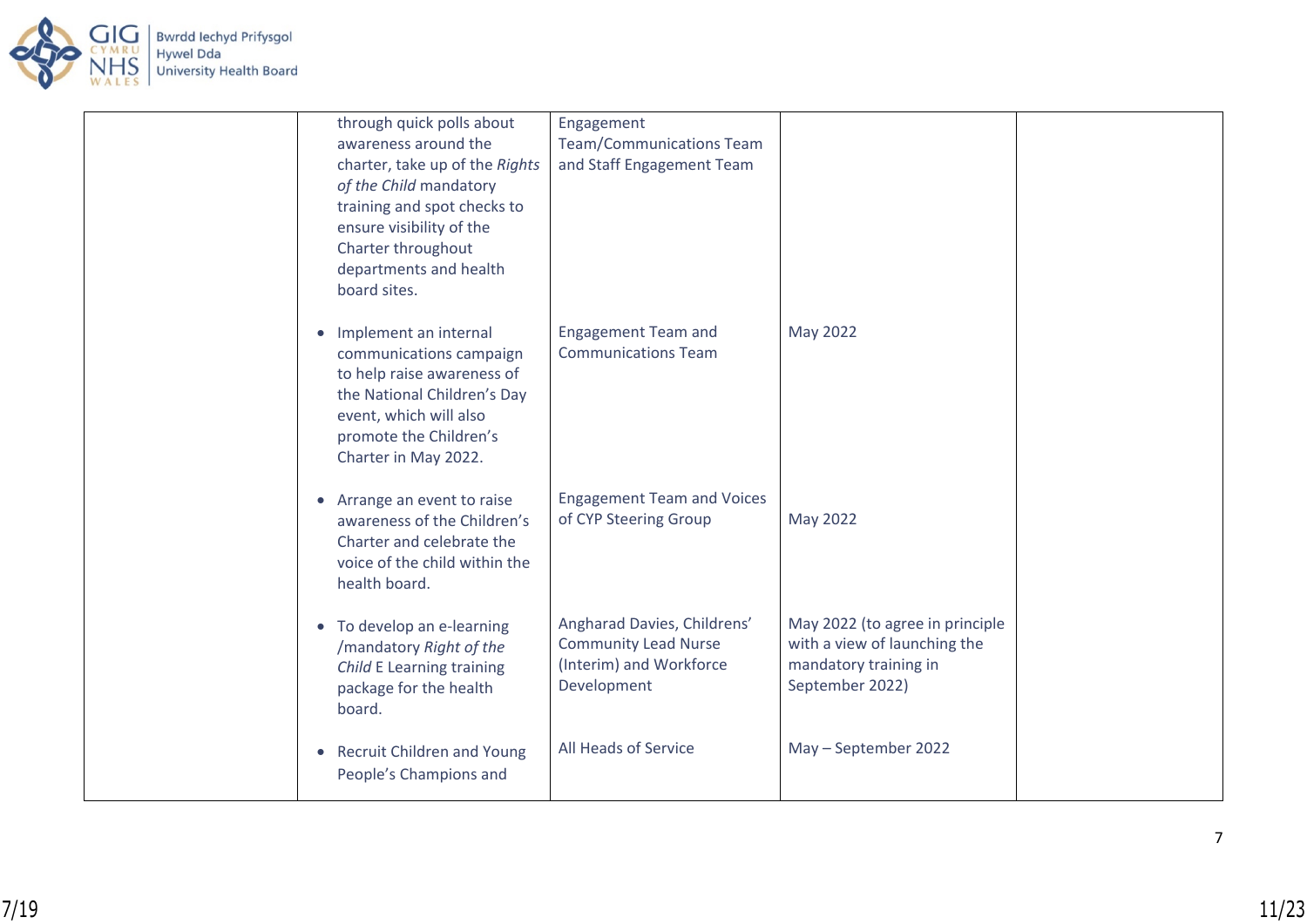

| Advocate roles throughout<br>the health board.                                                                                                                                                                                |                                                                                                |                       |  |
|-------------------------------------------------------------------------------------------------------------------------------------------------------------------------------------------------------------------------------|------------------------------------------------------------------------------------------------|-----------------------|--|
| • A You Said We Did feedback<br>update to be developed with<br>the Communications Team<br>to close the loop around<br>feedback relating to children<br>and young people and their<br>families.                                | Janet Milward,<br>Senior Nurse Manager<br>Paediatrics/Communications<br>Team                   | January 2023          |  |
| Arrange and facilitate a<br>group of Young People from<br>Carmarthenshire,<br>Ceredigion, and<br>Pembrokeshire to take part<br>in a recorded Q&A session<br>with Steve Moore, Chief<br>Executive about the<br>AHMWW strategy. | Alwena Hughes-Moakes<br>Director of<br>Communications/Rebecca<br>Griffiths, Head of Engagement | May 2022              |  |
| • Continuous Engagement<br>with Children and Young<br>People who contributed to<br>the development of the<br>Children's Charter.                                                                                              | CYP working group, Voices of<br><b>CYP Steering Group,</b><br><b>Engagement Team</b>           | May to September 2022 |  |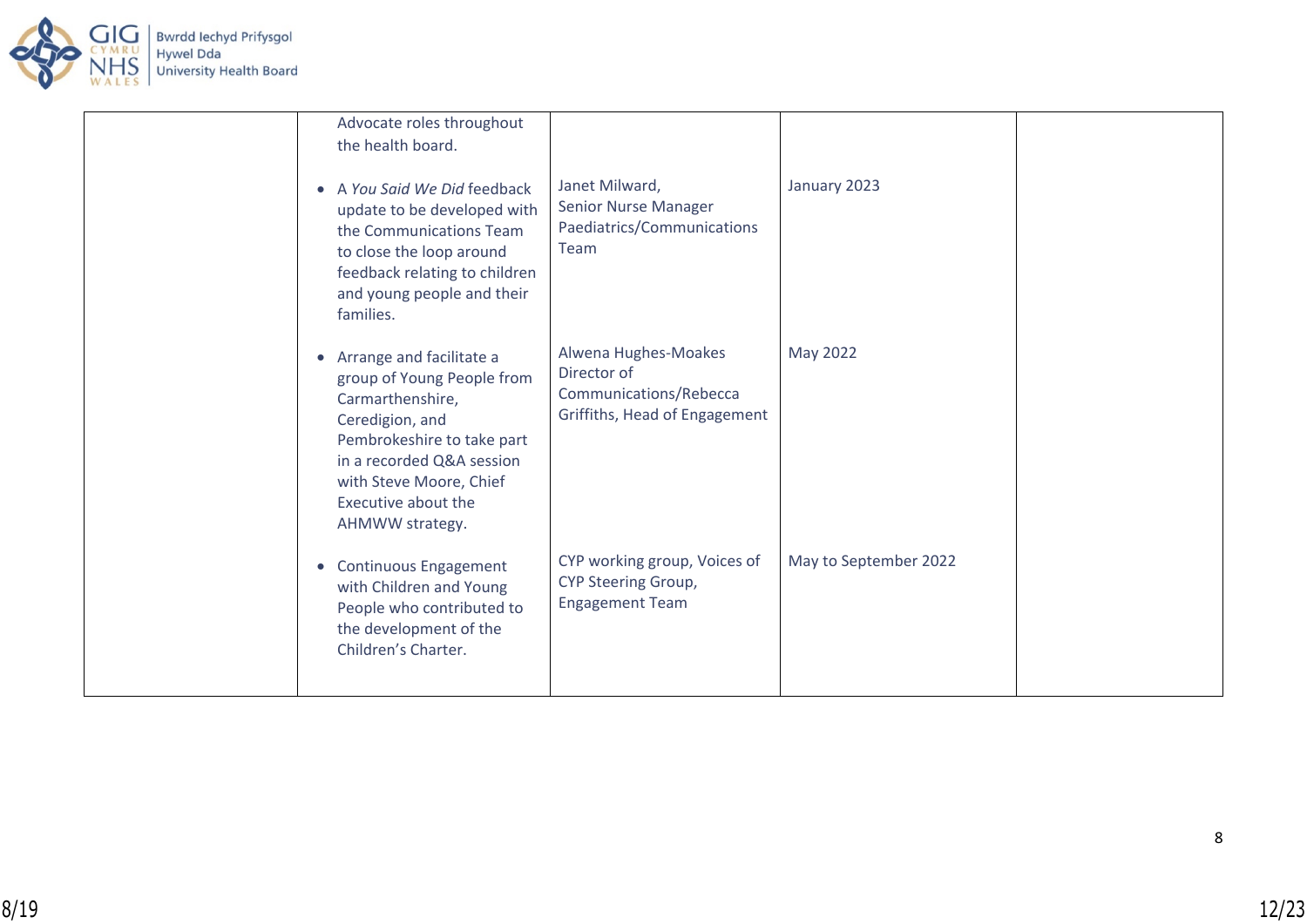# **Living and Working Well**

**Every adult will live and work in resilient communities that empower personal and collective responsibility for health and well-being.**

| <b>Aims</b><br>Please note - each aim will be<br>evaluated in Year 2 against<br>agreed qualitative and<br>quantitative measures for<br>each objective outlined in this<br>plan.                                                                                            | <b>Actions</b>                                                                                                                                                                                                                                                                                                                                                                                       | <b>Responsibility</b>                                                                                         | <b>Timescale</b>                                                            | <b>Strategic and Planning</b><br><b>Objectives Met</b>                                                                                                                                         |
|----------------------------------------------------------------------------------------------------------------------------------------------------------------------------------------------------------------------------------------------------------------------------|------------------------------------------------------------------------------------------------------------------------------------------------------------------------------------------------------------------------------------------------------------------------------------------------------------------------------------------------------------------------------------------------------|---------------------------------------------------------------------------------------------------------------|-----------------------------------------------------------------------------|------------------------------------------------------------------------------------------------------------------------------------------------------------------------------------------------|
| Improved services that better<br>meet both individual and<br>community needs with more<br>efficiently focused resources<br>that ultimately impact<br>positively on the Health and<br>Wellbeing of our communities<br>through listening and acting<br>on our public's views | Willing to listen events -<br>Facilitate a range of listening<br>events that aim to gain an<br>understanding of what would<br>motivate people within the<br>Rising Risk Group to be more<br>aware of their own health<br>and their own agency in<br>connection with their health.<br>Work initially with two<br>employers within the Hywel<br>Dda area - Bluestone and<br>Ceredigion County Council. | <b>Chair of Transformation</b><br><b>Steering Group, Engagement</b><br><b>Team and Communications</b><br>Team | Two pilot 'health marketplace'<br>events to be held by end of<br>April 2022 | <b>Strategic Objective 5:</b><br>Safe, sustainable,<br>equitable and kind care<br><b>Planning Objective</b><br>5C 22:<br><b>Business Cases for A</b><br><b>Healthier Mid and West</b><br>Wales |
|                                                                                                                                                                                                                                                                            | Target men aged between 20<br>$\bullet$<br>to 60, still in work, often<br>manual or blue-collar jobs<br>where poor health and<br>wellbeing can creep up on an<br>individual almost unnoticed.                                                                                                                                                                                                        | <b>Chair of Transformation</b><br><b>Steering Group, Engagement</b><br><b>Team and Communications</b><br>Team | September 2022                                                              |                                                                                                                                                                                                |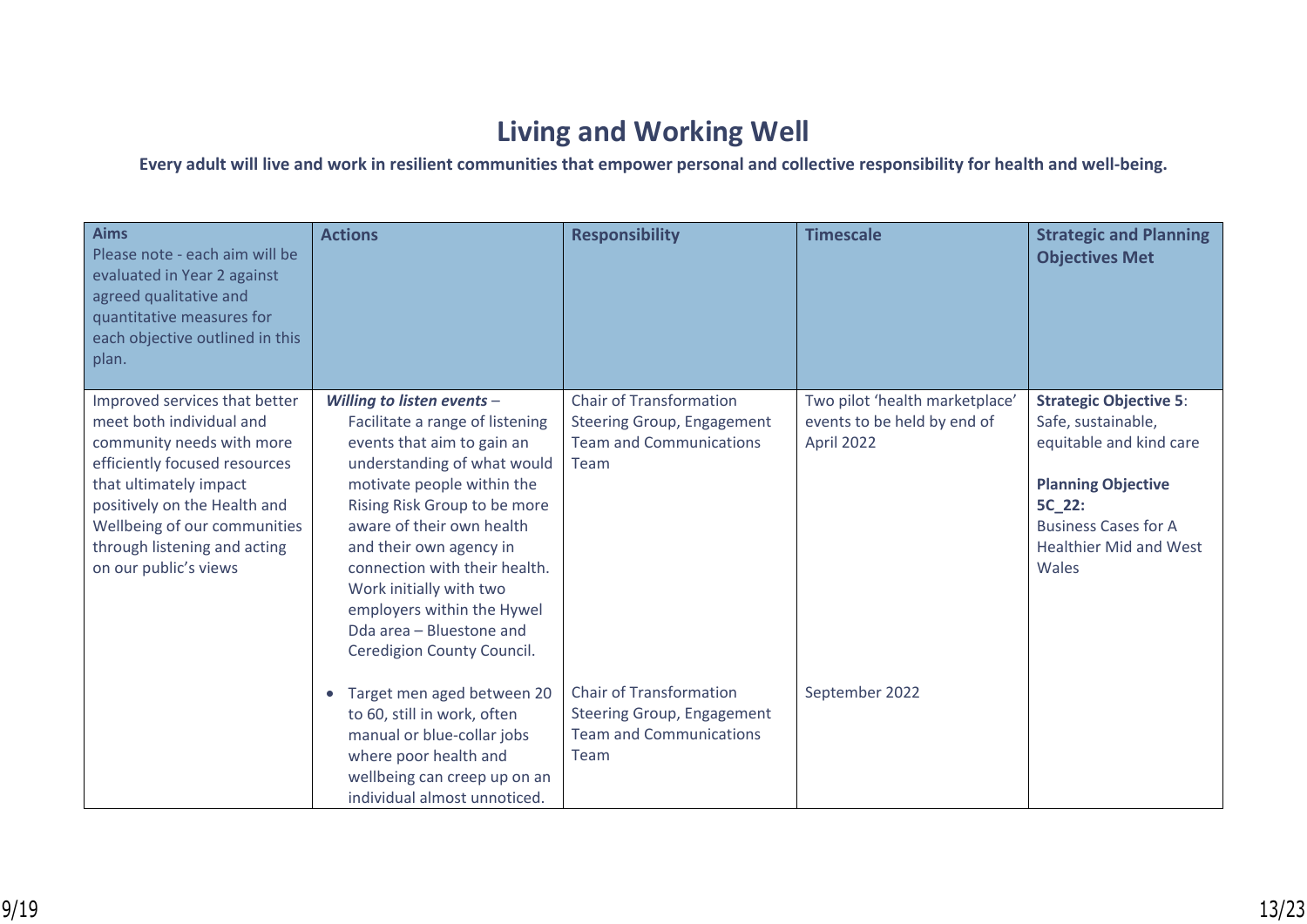

| (as above)                                                                                         | • Facilitate sessions that listen<br>to employees of the Health<br>Board. Particularly frontline<br>workers who may suffer from<br>issues such as<br>musculoskeletal problems<br>and stress/burnout. | Workforce Team and<br><b>Communications Team</b>                                                                           | April/May 2022                   |                                                                                                                                                               |
|----------------------------------------------------------------------------------------------------|------------------------------------------------------------------------------------------------------------------------------------------------------------------------------------------------------|----------------------------------------------------------------------------------------------------------------------------|----------------------------------|---------------------------------------------------------------------------------------------------------------------------------------------------------------|
|                                                                                                    | Engage with some of the<br>substantial companies in Mid<br>& West Wales to listen to<br>what people say THEY need<br>from the Health Board.                                                          | <b>Chair of Transformation</b><br><b>Steering Group, Engagement</b><br><b>Team and Communications</b><br>Team              | September2022 - January<br>2023  |                                                                                                                                                               |
|                                                                                                    | Target the agricultural sector<br>as a key area for listening<br>especially when it comes to<br>mental health.                                                                                       | <b>Chair of Transformation</b><br>Steering Group, Head of<br><b>Engagement and Engagement</b><br>Team                      | September 2022 - January<br>2023 |                                                                                                                                                               |
| To enhance the ability of<br>service users to influence<br>services and be better<br>informed      | • Work with partners to align<br>our engagement activities<br>with the regional framework<br>for continuous engagement.                                                                              | Head of Engagement, Head of<br><b>Transformation and</b><br>Engagement Office, Regional<br>Partners and Engagement<br>Team | <b>July 2022</b>                 | <b>Strategic Objective 4:</b><br>The best health &<br>wellbeing for our<br>communities<br><b>Planning Objective 4J</b><br><b>Regional Well-being</b><br>Plans |
| To be more open and<br>progressive in our policy<br>making that reflects<br>collaborative working, | • Establish a public, patient<br>and staff engagement group<br>that triangulates feedback<br>from all sources of                                                                                     | Assistant Director (Legal and<br><b>Patient Support)</b><br>Interim Head of<br><b>Transformation and</b>                   | April 2022                       | <b>Strategic Objective 5:</b><br>Safe, sustainable,<br>equitable and kind care                                                                                |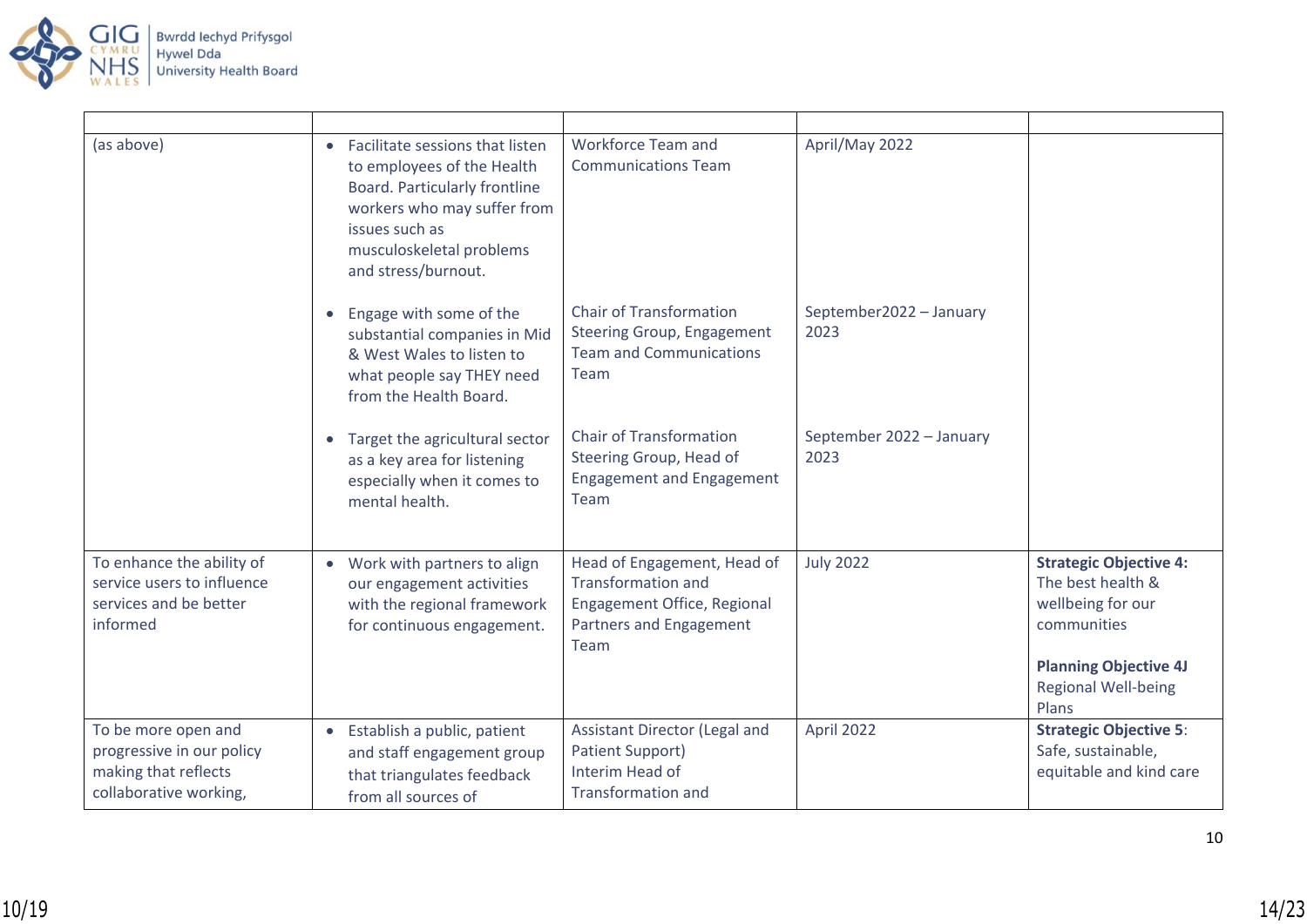

| opportunities for co-design | engagement with public,                   | <b>Engagement Programme</b>         |                              |                               |
|-----------------------------|-------------------------------------------|-------------------------------------|------------------------------|-------------------------------|
| and better outcomes for our | patients and staff, to ensure             | Office                              |                              |                               |
| communities                 | that the work of Hywel Dda                | <b>Head of Engagement</b>           |                              |                               |
|                             | University Health Board is                | <b>Engagement Manager</b>           |                              | <b>Planning Objective</b>     |
|                             | informed and influenced by                | Head of Partnerships, Diversity     |                              | 5C_22:                        |
|                             | the views and perspectives of             | and Inclusion                       |                              | <b>Business Cases for A</b>   |
|                             | all our stakeholders                      | Head of Culture and                 |                              | <b>Healthier Mid and West</b> |
|                             |                                           | <b>Workforce Experience</b>         |                              | Wales                         |
|                             |                                           | Senior Workforce                    |                              |                               |
|                             |                                           | <b>Development Manager</b>          |                              |                               |
|                             |                                           | Head of People and                  |                              |                               |
|                             |                                           | <b>Organisational Effectiveness</b> |                              |                               |
|                             |                                           | <b>Head of Complaints and</b>       |                              |                               |
|                             |                                           | <b>Resolution Management</b>        |                              |                               |
|                             |                                           | <b>Assistant Director of</b>        |                              |                               |
|                             | Review membership of<br>$\bullet$         | Communications                      |                              |                               |
|                             | Stakeholder Reference                     |                                     |                              |                               |
|                             | Group, to ensure protected                |                                     | End of May 2022              |                               |
|                             | characteristics are                       | Head of Engagement, Head of         |                              |                               |
|                             | represented.                              | Corporate and Partnership           |                              |                               |
|                             |                                           | Governance                          |                              |                               |
|                             | Establish virtual engagement<br>$\bullet$ |                                     |                              |                               |
|                             | group focused on listening to             |                                     |                              |                               |
|                             | seldom heard groups /                     |                                     |                              |                               |
|                             | protected characteristics                 | Head of Partnerships, Diversity     | Scope by end May, recruit by |                               |
|                             | (recommended by                           | and Inclusion, Head of              | <b>July 2022</b>             |                               |
|                             | Consultation Institute.) *                | <b>Engagement and Engagement</b>    |                              |                               |
|                             |                                           | Manager                             |                              |                               |
|                             |                                           |                                     |                              |                               |
|                             |                                           |                                     |                              |                               |
|                             |                                           | *The SRG and virtual group will     |                              |                               |
|                             |                                           | both support engagement and         |                              |                               |
|                             |                                           | / or consultation exercises         |                              |                               |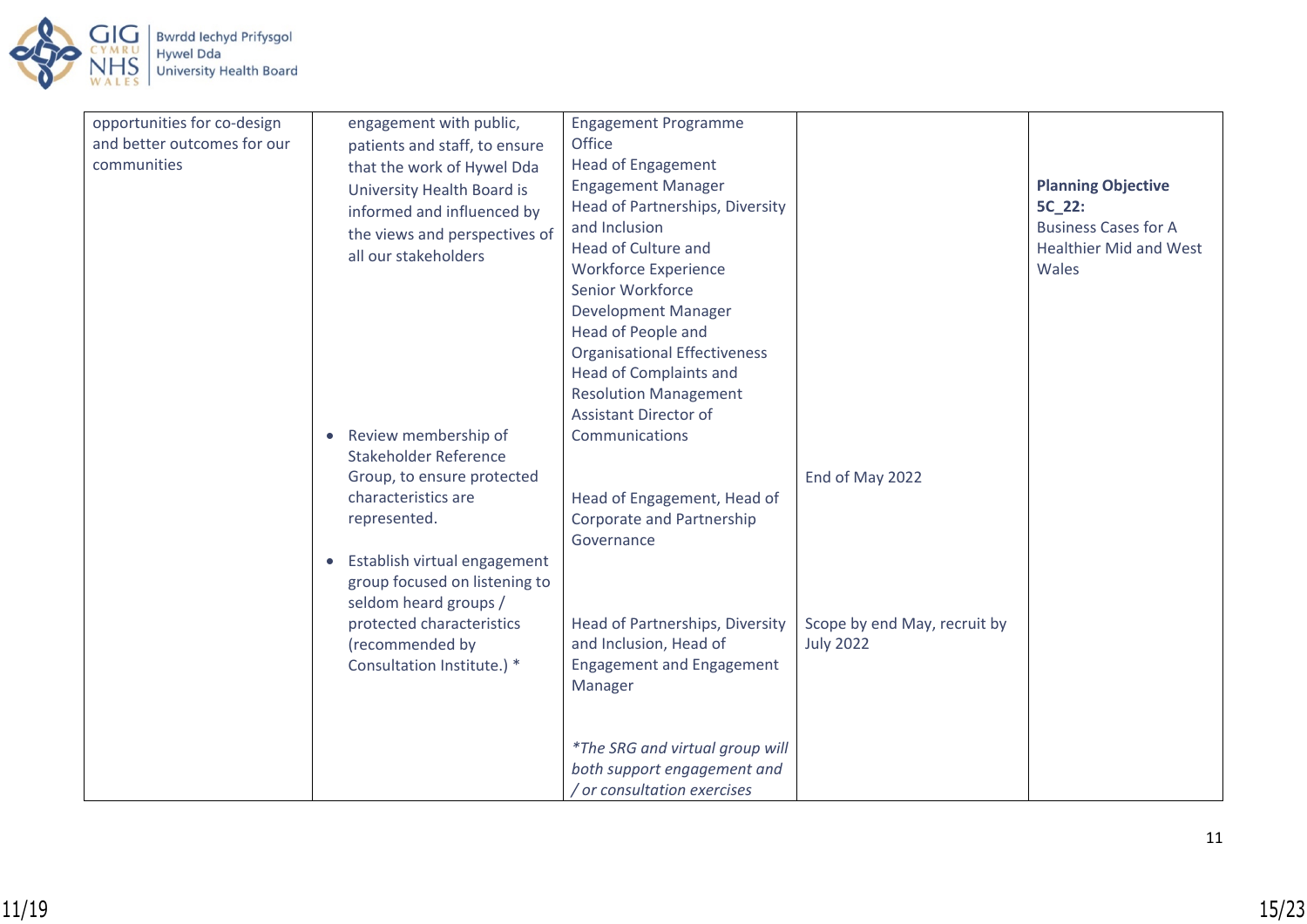

|                                                                                                              |                                                                                                                                                               | planned later this year (e.g.<br>land appraisal, service<br>changes, pathways for OBC) |                                         |                                                                                                                                                                                                |
|--------------------------------------------------------------------------------------------------------------|---------------------------------------------------------------------------------------------------------------------------------------------------------------|----------------------------------------------------------------------------------------|-----------------------------------------|------------------------------------------------------------------------------------------------------------------------------------------------------------------------------------------------|
| To improve decision making<br>which is driven by public<br>feedback                                          | • Agree a process for<br>monitoring and evaluating<br>continuous engagement with<br>seldom heard groups and<br>individuals with protected<br>characteristics. | <b>Helen Sullivan</b><br><b>Rebeca Griffiths</b><br>Delyth Evans                       | September 2022                          | <b>Strategic Objective 5:</b><br>Safe, sustainable,<br>equitable and kind care<br><b>Planning Objective</b><br>5C_22:<br><b>Business Cases for A</b><br><b>Healthier Mid and West</b><br>Wales |
| To upskill staff and deepen<br>understanding and<br>appreciation of the benefits of<br>continuous engagement | Provide and facilitate a range<br>$\bullet$<br>of continuous engagement<br>training sessions for staff and<br>the CHC.                                        | <b>Engagement Team</b>                                                                 | Ongoing (commenced in<br>November 2021) | <b>Strategic Objective 5:</b><br>Safe, sustainable,<br>equitable and kind care<br><b>Planning Objective</b>                                                                                    |
|                                                                                                              | Create a Continuous<br>$\bullet$<br><b>Engagement Toolkit,</b><br>including guidance sheets,<br>templates and advice that<br>support wider teams and to       | <b>Engagement Team</b>                                                                 | <b>March 2023</b>                       | 5C 22:<br><b>Business Cases for A</b><br><b>Healthier Mid and West</b><br>Wales                                                                                                                |
|                                                                                                              | promote good practice<br>throughout the organisation.                                                                                                         |                                                                                        |                                         | <b>Strategic Objective 4:</b><br>The best health &<br>wellbeing for our<br>communities                                                                                                         |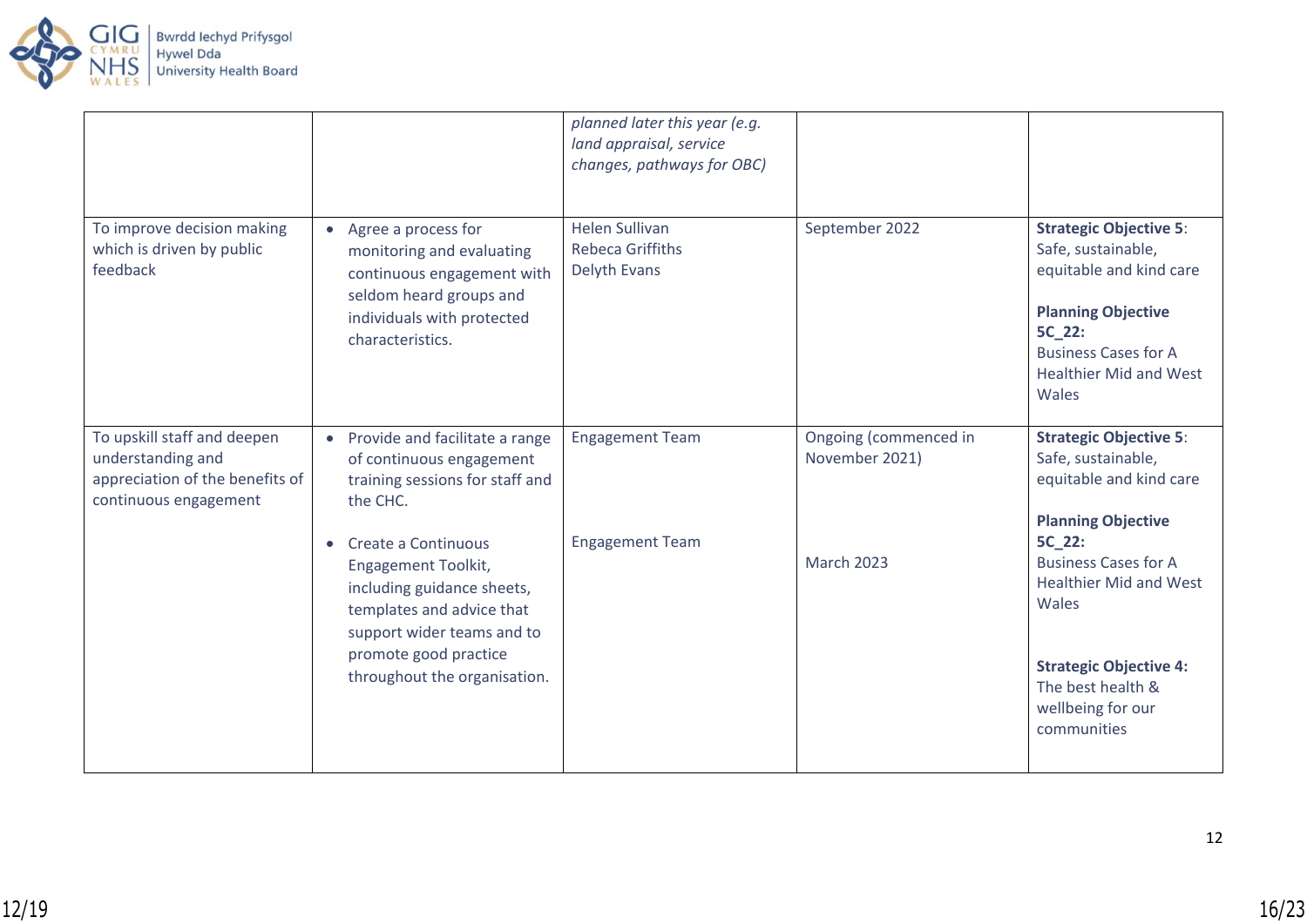

|  |  | <b>Planning Objective 4T:</b> |
|--|--|-------------------------------|
|  |  | Continuous engagement         |
|  |  | implementation                |
|  |  |                               |
|  |  |                               |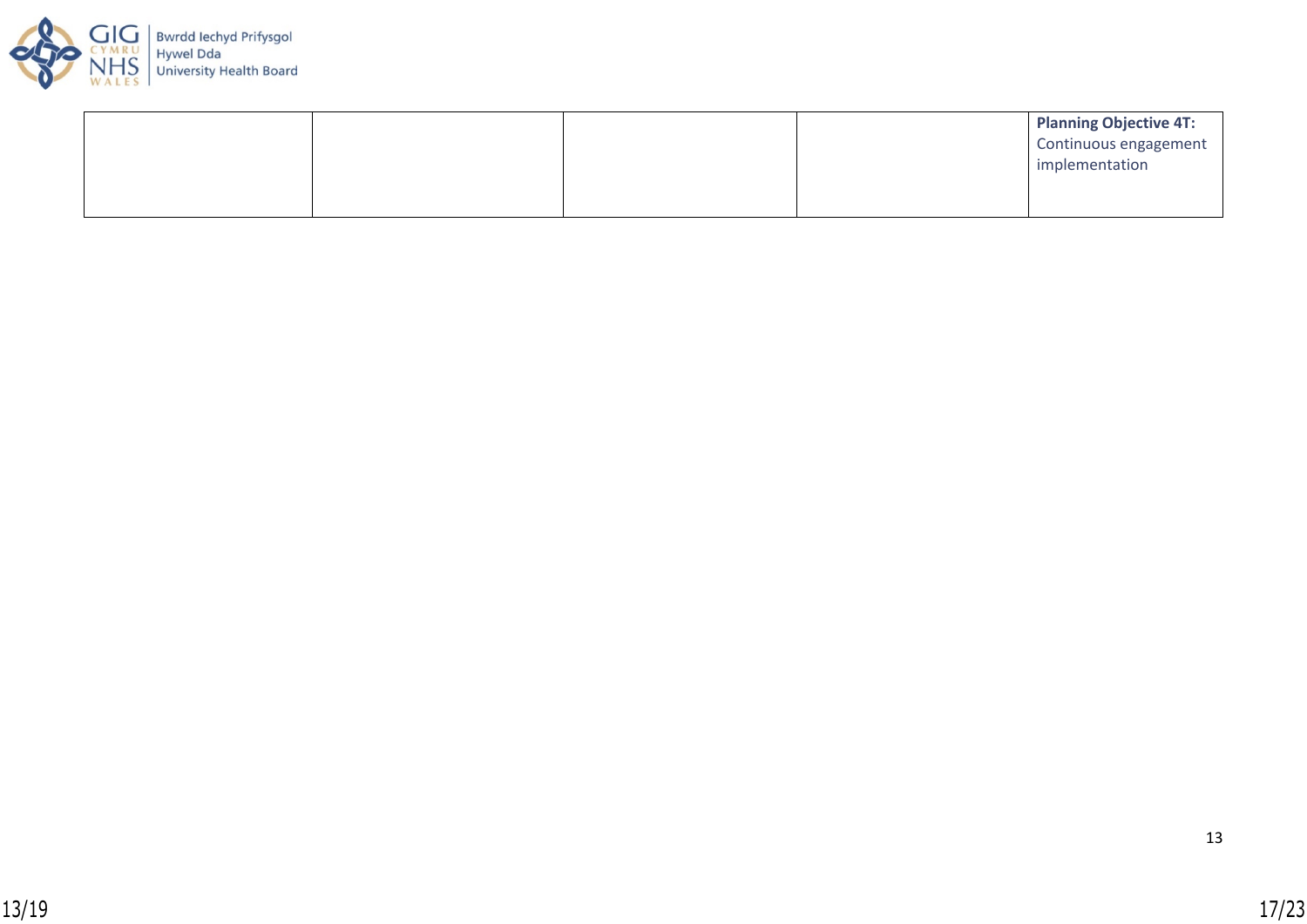# **Growing Older Well**

## **Every older person will be supported to sustain health and well-being across older age, living as well and as independently as possible within supportive networks.**

| <b>Aims</b><br>Please note - each aim will be<br>evaluated in Year 2 against<br>agreed qualitative and<br>quantitative measures for<br>each objective outlined in this<br>plan.                                                                                               | <b>Actions</b>                                                                                                                                                                                                                                                                                                                                                          | <b>Responsibility</b>                                                                                                                                                      | <b>Timescale</b>                                 | <b>Strategic and Planning</b><br><b>Objectives Met</b>                                                                                                          |
|-------------------------------------------------------------------------------------------------------------------------------------------------------------------------------------------------------------------------------------------------------------------------------|-------------------------------------------------------------------------------------------------------------------------------------------------------------------------------------------------------------------------------------------------------------------------------------------------------------------------------------------------------------------------|----------------------------------------------------------------------------------------------------------------------------------------------------------------------------|--------------------------------------------------|-----------------------------------------------------------------------------------------------------------------------------------------------------------------|
| Improved services that<br>better meet both individual<br>and community needs with<br>more efficiently focused<br>resources that ultimately<br>impact positively on the<br>Health and Wellbeing of our<br>communities through<br>listening and acting on our<br>public's views | Embed the needs of older<br>people as part of the public,<br>patient and staff engagement<br>group that will triangulate<br>feedback from all sources of<br>engagement with public,<br>patients and staff, to ensure<br>that the work of Hywel Dda<br>University Health Board is<br>informed and influenced by<br>the views and perspectives of<br>all our stakeholders | Louise O'Connor<br><b>Rebecca Griffiths</b><br>Helen Morgan Howard<br><b>Helen Sullivan</b><br>Rob Blake<br><b>Tracy Walmsley</b><br>Sarah Jenkins<br><b>Tim McDermott</b> | September 2022                                   | <b>Strategic Objective 4: The</b><br>best health & wellbeing<br>for our communities<br><b>Planning Objective 4T:</b><br>Continuous engagement<br>implementation |
|                                                                                                                                                                                                                                                                               | Support and advise on<br>$\bullet$<br>targeted engagement for<br>Capital projects                                                                                                                                                                                                                                                                                       | Planning/Capital Project Leads<br>Engagement Team to advise on<br>best approach<br><b>Clinical Pathways Leads</b>                                                          | As and when applicable<br>As and when applicable | <b>Strategic Objective 5:</b><br>Safe, Sustainable,<br>equitable and kind care                                                                                  |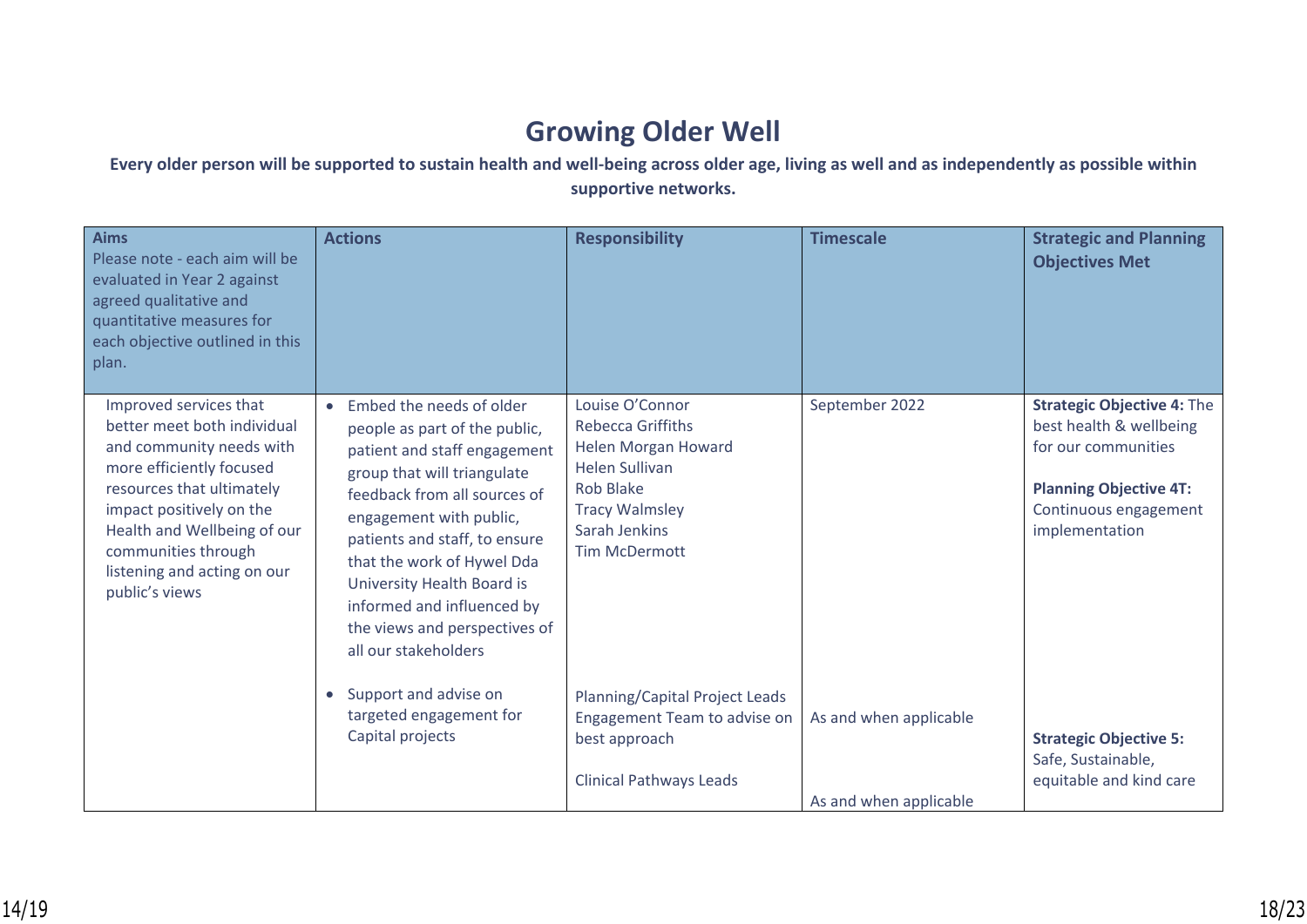

|                                                                                     | Advise on targeted<br>$\bullet$<br>engagement in relation to<br>clinical pathways                                                                                                                                                                                                                                                                                                                                                                                                                                                                                                                                                                                                                 | Engagement Team to advise on<br>best approach                                                                                                       |                   | <b>Planning Objective 5H:</b><br>Integrated locality plans                                                                                                                                                                                                                                                                                                        |
|-------------------------------------------------------------------------------------|---------------------------------------------------------------------------------------------------------------------------------------------------------------------------------------------------------------------------------------------------------------------------------------------------------------------------------------------------------------------------------------------------------------------------------------------------------------------------------------------------------------------------------------------------------------------------------------------------------------------------------------------------------------------------------------------------|-----------------------------------------------------------------------------------------------------------------------------------------------------|-------------------|-------------------------------------------------------------------------------------------------------------------------------------------------------------------------------------------------------------------------------------------------------------------------------------------------------------------------------------------------------------------|
| Greater ability of service users<br>to influence services and be<br>better informed | To support and advise with<br>$\bullet$<br>continuous engagement with<br>adults and older people to<br>include face-to-face<br>engagement out in the<br>communities and in local<br>areas.<br>To advise and provide<br>$\bullet$<br>opportunities to utilise<br>engagement tools such as<br>Surveys - both online (Have<br>Your Say / Dweud eich<br>Dweud) and hard copies in<br>the post.<br>To advise and support with<br>$\bullet$<br>the use of traditional and<br>effective two-way<br>communication over the<br>phone<br>To advise and support with<br>$\bullet$<br>finding ways of engaging and<br>reaching out to older people<br>using modern technological<br>platforms such as Zoom/MS | <b>Engagement Team to include</b><br>tips and guidance in new<br><b>Continuous Engagement</b><br><b>Toolkit</b><br>As above<br>As above<br>As above | <b>March 2023</b> | <b>Strategic Objective 5:</b><br>Safe, sustainable,<br>equitable and kind care<br><b>Planning Objective</b><br>5C_22:<br><b>Business Cases for A</b><br><b>Healthier Mid and West</b><br>Wales<br><b>Strategic Objective 4: The</b><br>best health & wellbeing<br>for our communities<br><b>Planning Objective 4T:</b><br>Continuous engagement<br>implementation |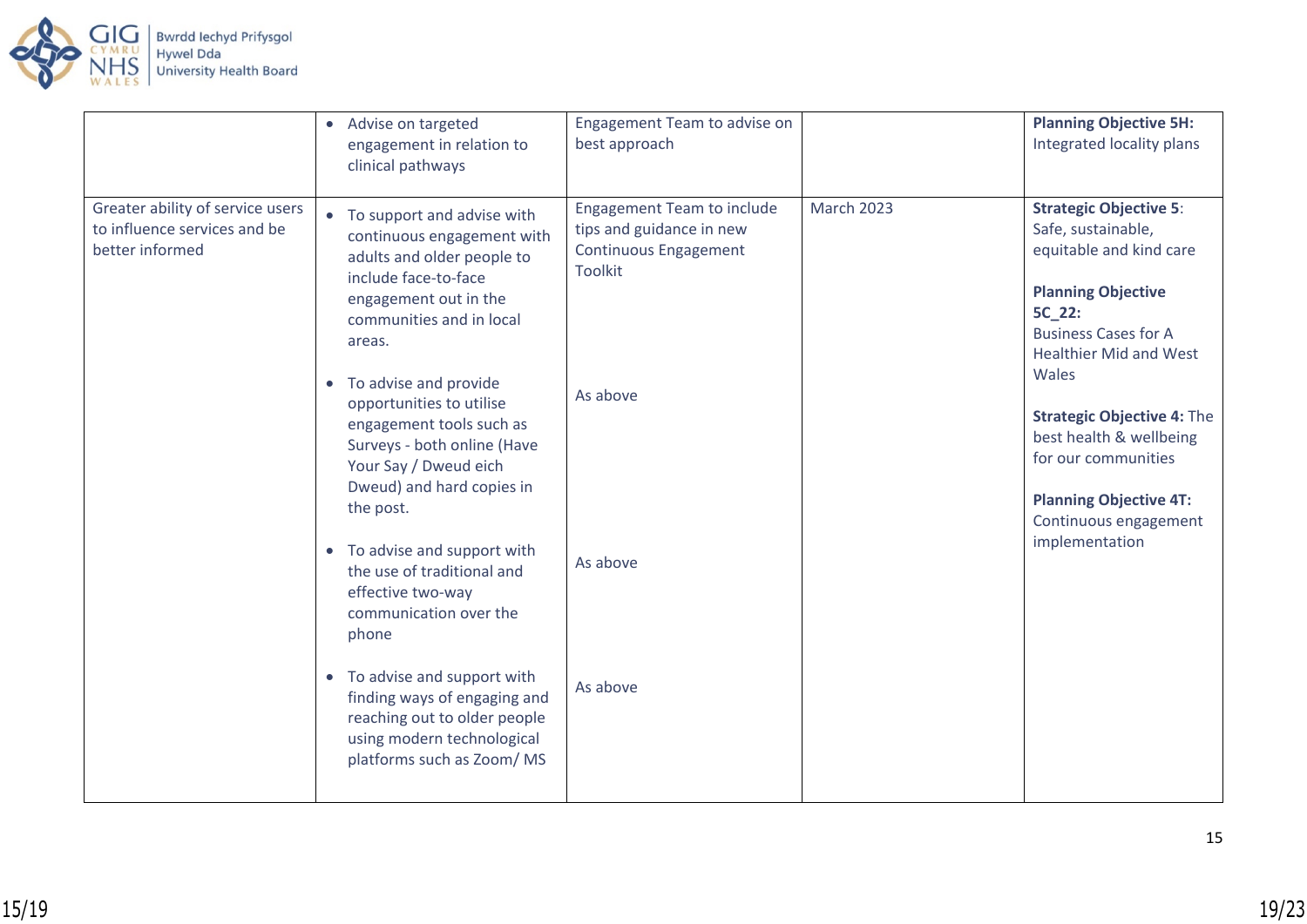

|                                                                                                                                                                 | Teams and Have Your Say /<br>Dweud eich Dweud)<br>To ensure and advise on<br>$\bullet$<br>making use of engagement<br>methods and techniques that<br>are accessible and take into<br>consideration the needs of<br>the audience and the varying<br>skills and abilities of<br>participants.                                                                                                                                  | As above                                                   |                |                                                                                                                                                                                                       |
|-----------------------------------------------------------------------------------------------------------------------------------------------------------------|------------------------------------------------------------------------------------------------------------------------------------------------------------------------------------------------------------------------------------------------------------------------------------------------------------------------------------------------------------------------------------------------------------------------------|------------------------------------------------------------|----------------|-------------------------------------------------------------------------------------------------------------------------------------------------------------------------------------------------------|
| More open and progressive<br>policy making that reflects<br>collaborative working,<br>opportunities for co-design<br>and better outcomes for our<br>communities | • To explore ways of<br>continuously engaging with<br>key stakeholders involved<br>with older people, including<br>to reach those at risk of<br>digital exclusion.<br>To utilise existing networks of<br>$\bullet$<br>local support networks and<br>stakeholders such as local<br>authorities, social clubs,<br>senior clubs, and third sector<br>organisations, in supporting<br>older people to achieve<br>better outcomes | <b>Engagement Team and Heads</b><br>of Service<br>As above | <b>Ongoing</b> | <b>Strategic Objective 5:</b><br>Safe, sustainable,<br>equitable and kind care<br><b>Planning Objective</b><br><b>5C 22:</b><br><b>Business Cases for A</b><br><b>Healthier Mid and West</b><br>Wales |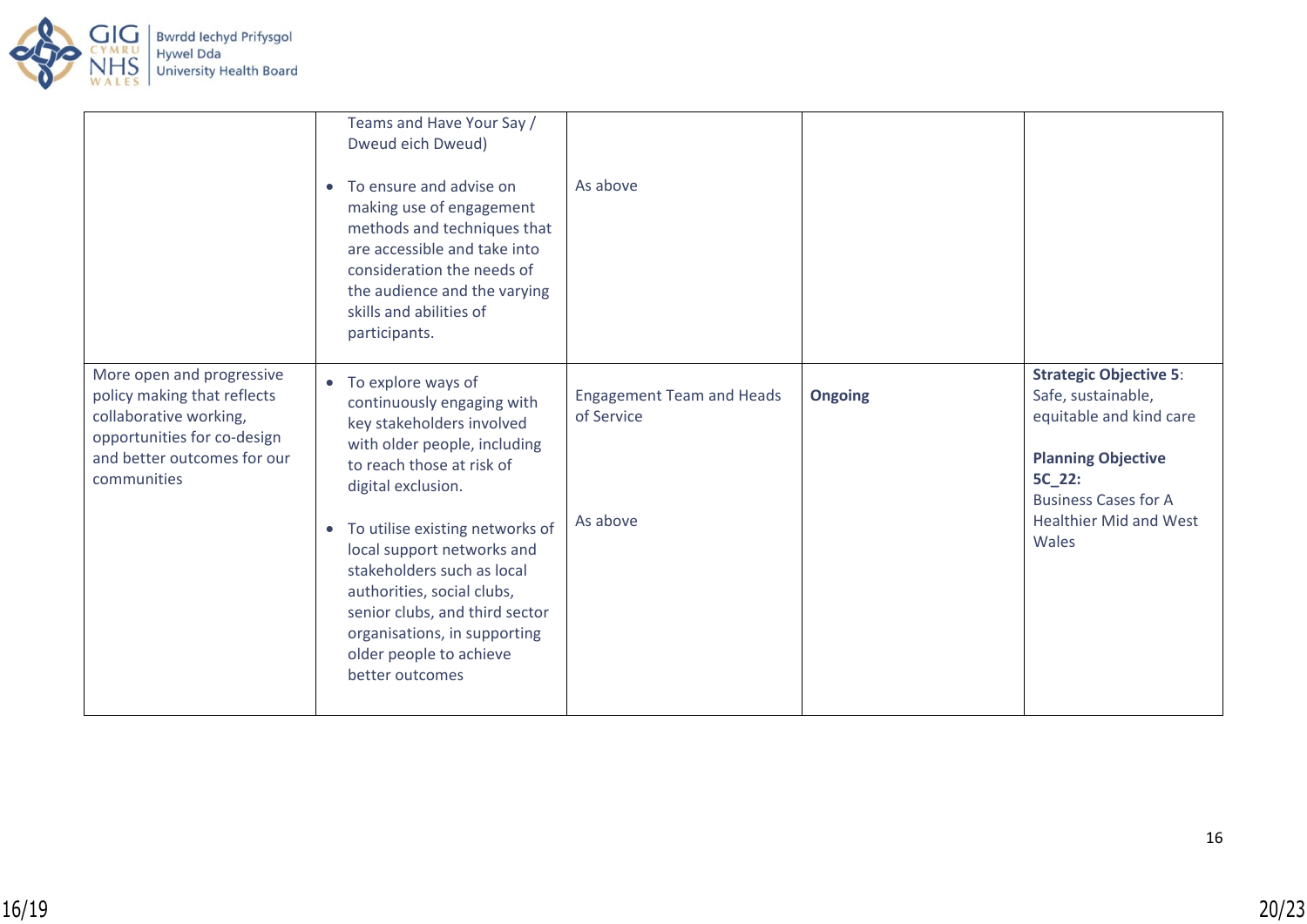## **Tools and mechanisms for continuous engagement**

The Engagement Team has identified the following tools and mechanisms which will be used to support continuous engagement activities. These are:

| Siarad Iechyd/ Talking Health involvement and<br>engagement scheme                                                                                                      | This has over 1,000 members who have expressed interest in a variety of different health services.<br>Members receive information regularly from the health board and many are willing to take part in<br>additional activities including questionnaires, events, and local and national consultations.                                                     |
|-------------------------------------------------------------------------------------------------------------------------------------------------------------------------|-------------------------------------------------------------------------------------------------------------------------------------------------------------------------------------------------------------------------------------------------------------------------------------------------------------------------------------------------------------|
| <b>Readers' Panel</b>                                                                                                                                                   | The Siarad Iechyd/Talking Health membership includes a number who are part of a Readers' Panel who<br>comment and offer constructive feedback on draft leaflets and documents. The team can facilitate the<br>involvement of Siarad lechyd/Talking Health members in health board services and projects.                                                    |
| Have Your Say / Dweud eich Dweud sites - online<br>engagement portals<br>https://www.haveyoursay.hduhb.wales.nhs.uk/<br>https://www.dweudeichdweud.biphdd.cymru.nhs.uk/ | The Engagement Team supports colleagues to develop online engagement activities from small projects<br>to large scale programmes of work. It has a wealth of interactive online tools for engagement with the<br>public, staff, and partners, which include:<br>Surveys<br>Forums<br>$\bullet$<br>Polls<br>Ideas<br><b>Stories</b><br>Mapping.<br>$\bullet$ |
| <b>Stakeholder database</b>                                                                                                                                             | The Engagement Team has a large database of over 4,000 key stakeholder contact details from the area<br>including statutory organisations, third sector, special interest groups to sports organisations, nurseries<br>etc.                                                                                                                                 |
| <b>Stakeholder Reference Group:</b>                                                                                                                                     | The membership is drawn from within the area served by the Health Board and ensures involvement<br>from a range of bodies and groups operating within that area. We intend to review the membership of<br>this group to ensure it reflects all protected characteristics.<br>The purpose of the Stakeholder Reference Group (SRG) is to provide:            |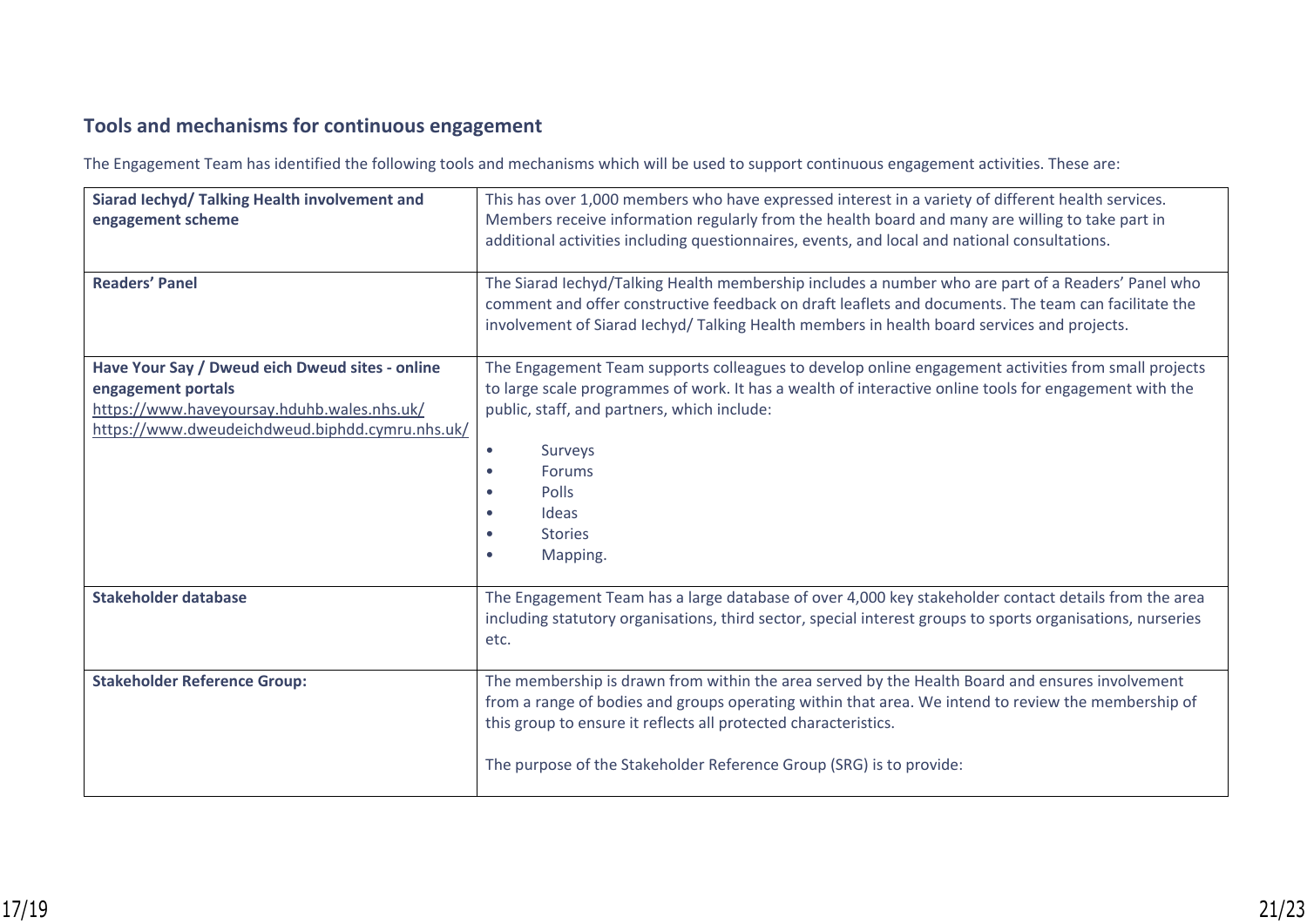

| Early engagement and involvement in the planning of the Health Board's overall strategic direction<br>Advice to the Health Board on specific service improvement proposals before going to formal |
|---------------------------------------------------------------------------------------------------------------------------------------------------------------------------------------------------|
| consultation                                                                                                                                                                                      |
| Feedback to the Health Board regarding the impact of its operations on the communities it serves.                                                                                                 |

### **Continuous Engagement Toolkit**

**A key component of this Continuous Engagement Plan will be to develop a new Continuous Engagement Toolkit for staff by March 2023. The following aspects are planned as part of the toolkit:**

- An introduction to The Engagement Team how the team can support staff
- The legal and statutory frameworks for engagement
- The Continuous Engagement Framework
- The West Wales Care Partnership Continuous Engagement Framework
- A High-Level Stakeholder Map for Hywel Dda
- A Stakeholder Mapping Template for Hywel Dda
- A Stakeholder Engagement Event or Activity Notification and Reporting Template (pre-event)
- A Stakeholder Engagement Event or Activity Notification and Reporting Template (post-event)
- Changes to services proforma
- Decision Tree (to deal with service change and help determine whether formal consultation is required)